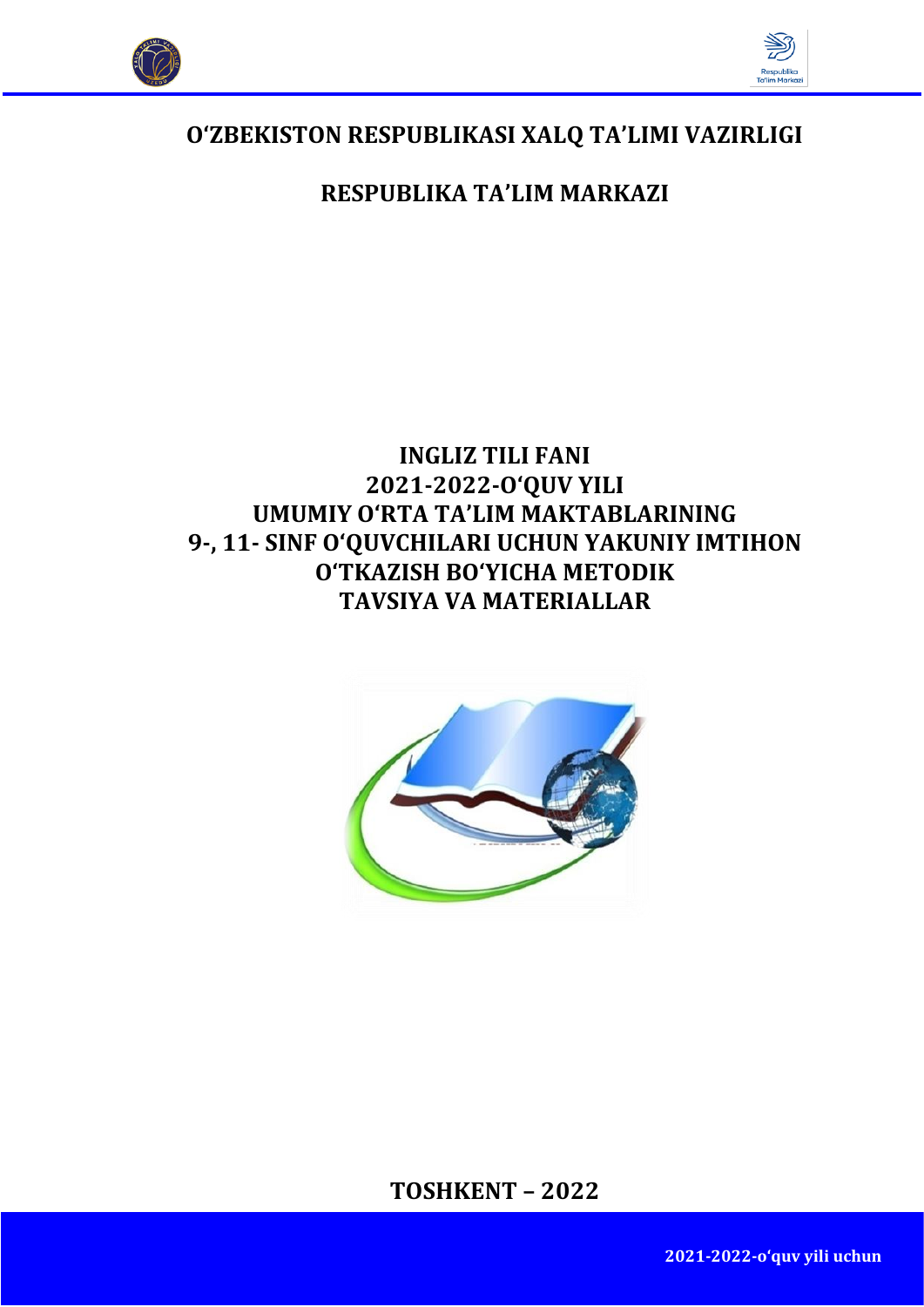



Respublika ta'lim markazi qoshidagi chet tillari bo'yicha Ilmiy-metodik kengashning 2022-yil 25-martdagi №1 qarori asosida foydalanishga tavsiya etildi.

Umumiy o'rta ta'lim muassasalarining 9-, 11-sinf oʻquvchilari yakuniy nazorat imtihonini o'tkazish bo'yicha metodik tavsiya va materiallarni tijoriy maqsadda kоʻpaytirib tarqatish taqiqlanadi.

Umumiy o'rta ta'lim muassasalari metodbirlashmalari yakuniy nazorat imtihoni materiallariga 15-20% gacha оʻzgartirishlar kiritishi mumkin.

# **Tuzuvchi:**

**J.Meliboyev** – Respublika ta'lim markazi Ingliz tili metodisti v.v.b.

# **Taqrizchilar:**

**M.Urdusheva** – Jizzax viloyati Sharof Rashidov tumani 17-sonli umumiy o'rta ta'lim maktabining ingliz tili fani o'qituvchisi

**F.Qo'yliyeva** – Sirdaryo viloyati Mirzobod tumani 1-IDUMning ingliz tili fani o'qituvchisi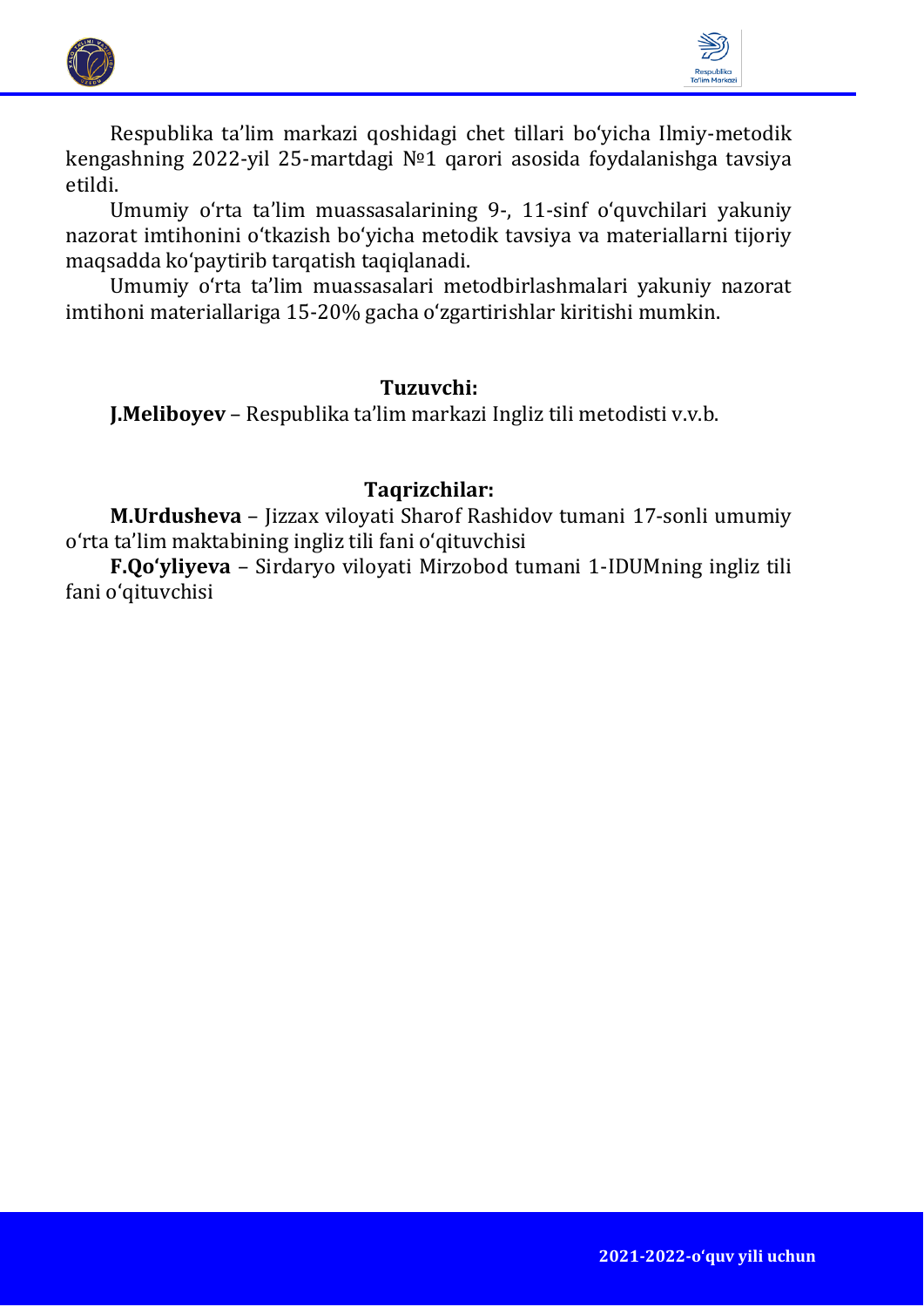



Umumiy o'rta ta'lim maktablarining 9-, 11-sinflari uchun ingliz tilidan yakuniy nazorat imtihoni og'zaki nutq ko'nikmasini aniqlash yuzasidan o'tkaziladi. Yakuniy nazorat imtihonini o'tkazishdan maqsad o'quvchilarning ingliz tili ta'limi bo'yicha olgan bilim, ko'nikma va malakalarini aniqlashdan iborat. Unda og'zaki topshiriq 30 ta biletdan iborat bo'lib, har bir biletda uchtadan topshiriq beriladi. O'quvchi olgan bilet bo'yicha tayyorgarlik ko'rishi uchun 20 minutgacha vaqt beriladi.

Chet tillari chuqurlashtirib o'qitiladigan sinflar va maktablar uchun maktab metod birlashmasi qaroriga asosan qo'shimcha bitta topshiriq beriladi va tayyorgarlik ko'rishi uchun qo'shimcha 10 minut vaqt ajratiladi.

O'quvchi mavzu yuzasidan o'z fikrini ingliz tilida erkin bayon etishi kerak. O'quvchi tomonidan bildirilgan fikrlar grammatik va fonetik jihatdan to'g'ri bayon etilishi, nutqining ravonligi, mavzudan chetlashmaganligi va bildirilgan fikrlarning mantiqan bir-biri bilan bog'liqligi hisobga olinadi. Fikrlar bayon etilayotganda, so'z birikmalarining noto'g'ri ifodalanishi, grammatik va fonetik qoidalarga rioya qilmaslik hollari bir gapning o'zida ikki va undan ortiq kuzatilsa, o'sha gap hisobga olinmaydi. O'quvchi bilet savollariga to'liq javob bera olmasa, o'qituvchi o'quvchiga mavzu yuzasidan qo'shimcha savol berishi mumkin. Bilet asosida va qo'shimcha tarzda berilgan har bir savolga javob 5 ballik tizim asosida baholanadi. Masalan: 1-savolga 3 ball, 2-savolga 5 ball, uchinchi savolga 4 ball qo'yilsa, baholar umumlashtirilib, o'rtacha ball chiqariladi. 3+5+4=12 va 12:3=4 ball.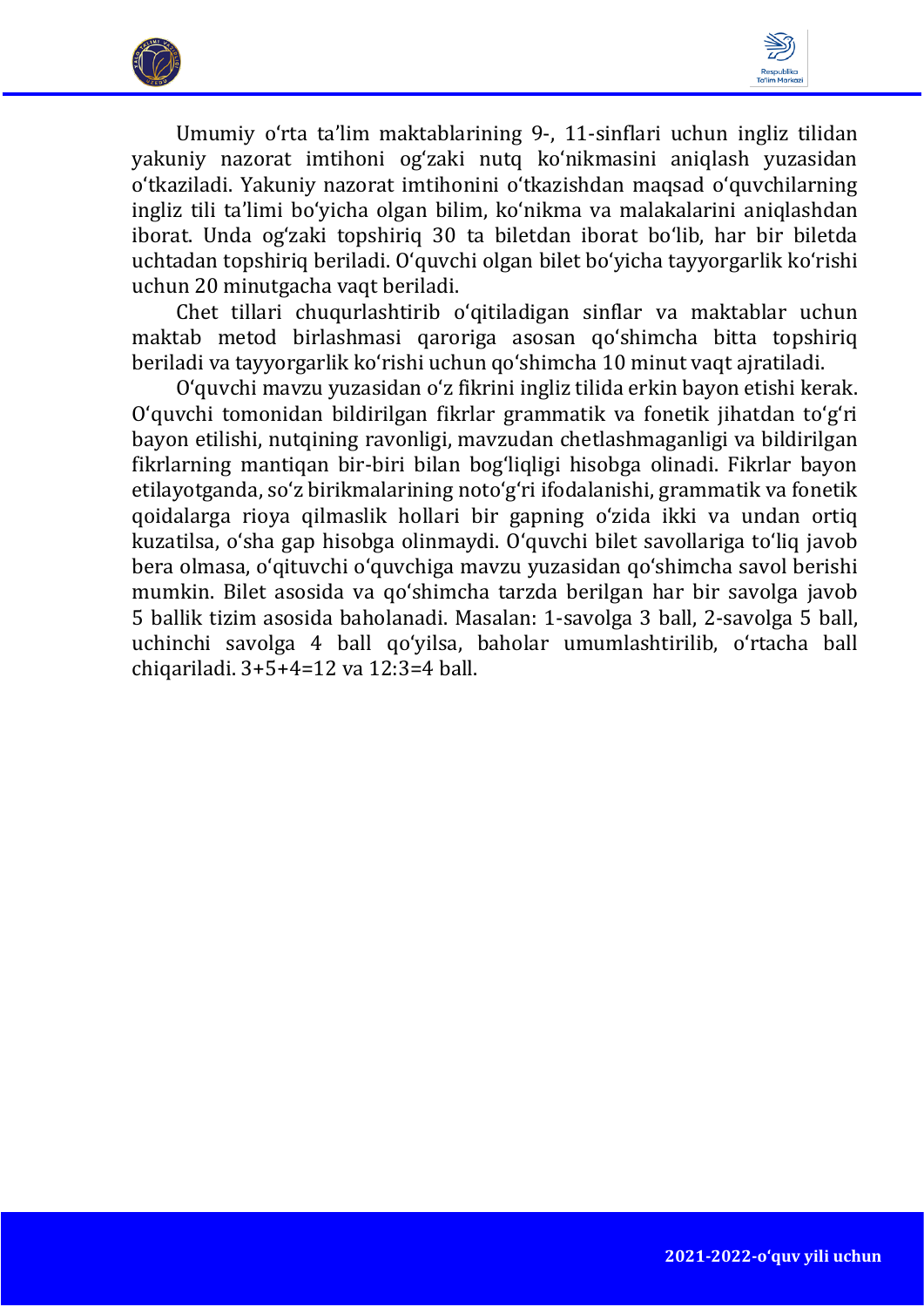



# **OG'ZAKI TOPSHIRIQ BO'YICHA BAHOLASH MEZONI**

| t/r | <b>Baholash mezoni</b>                                                                                                                                                                                                                                              | <b>Ball</b>    |
|-----|---------------------------------------------------------------------------------------------------------------------------------------------------------------------------------------------------------------------------------------------------------------------|----------------|
| 1.  | Berilgan mavzuni to'liq og'zaki bayon qila olsa, mavzu yuzasidan<br>fikrini to'liq ifodalay olsa, to'g'ri talaffuz va intonatsiya bilan<br>gapirsa, berilgan mavzuga doir savollarga to'liq javob bera olsa                                                         | 5              |
| 2.  | Berilgan mavzuni qiyinchilik bilan ogʻzaki bayon qila olsa, mavzu<br>yuzasidan fikrini to'liq emas, lekin to'g'ri ifodalay olsa, talaffuz va<br>intonatsiyada ozgina kamchilikka yoʻl qoʻysa, berilgan mavzuga<br>doir savollarga qiyinchilik bilan javob bera olsa | 4              |
| 3.  | Berilgan mavzuni qisman og'zaki bayon qila olsa, mavzu<br>yuzasidan fikrini aniq ifodalay olmasa, to'g'ri talaffuz va<br>intonatsiyaga rioya qilmasa, berilgan mavzuga doir savollarga<br>qisman javob bera olsa                                                    | 3              |
| 4.  | Berilgan mavzuni tushunarsiz tarzda bayon qila olsa, mavzu<br>yuzasidan fikrini bildira olmasa, to'g'ri talaffuz va intonatsiyaga<br>rioya qilmasa, berilgan mavzu mazmuniga doir savollarga<br>tushunarsiz tarzda yoki qisman javob bera olsa                      | $\overline{2}$ |
| 5.  | Berilgan mavzuni bir-biri bilan bog'lanmagan jumlalar bilan<br>og'zaki bayon qila olsa, mavzu yuzasidan fikrini bildira olmasa,<br>to'g'ri talaffuz va intonatsiyaga rioya qilmasa, matn mazmuniga<br>doir savollarga javob bera olmasa                             | 1              |

*Eslatma: Berilgan javoblar ko'rsatilgan me'yorlardan biroz farq qilsa ham, yuqoridagi me'zonlarga asoslangan holda baholanadi.*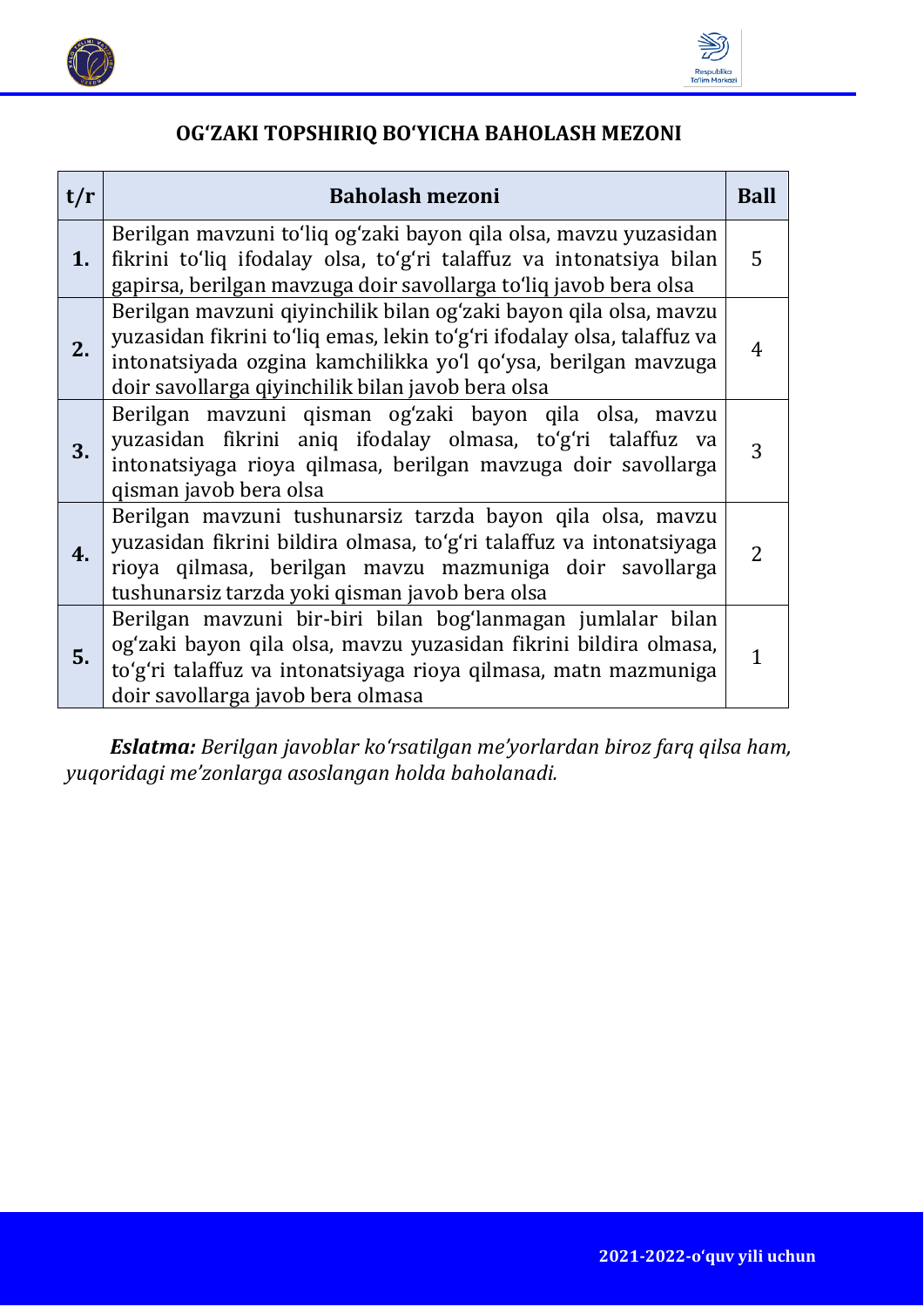



# **9-SINF**

#### **1-BILET**

1. Complete the sentence with the correct form of the verb.

*We have had our house \_\_\_\_\_\_\_\_\_\_\_ (to paint) this year.*

2. Read the paragraph and answer the questions. *Millions of people all over the world speak English as a foreign or second language. We wonder whether English will still be the international language in the next century. Many people think that English will continue to be the international language. it is the language of many countries – the USA, Canada, Australia, the UK, New Zealand, and an official language of many others such as South Africa. Others think it depends on people. There are more than one billion people in China, so the language that is spoken by the most people will be the international language.* How do you think? Can English still be the international language in the next century?

3. Speak on the theme "My learning strategies". What do you do to learn effectively?

#### **2-BILET**

1. Complete the sentence.

*If it is a holiday, pupils \_\_\_\_\_\_\_\_\_\_\_\_ (no to go) to school.*

2. Read the paragraph and answer the questions. *Being a school teacher is very demanding. School teachers teach five-six classes a day with thirty-five kids to a class. They spend their evenings preparing lessons and correcting papers. At the end of the day they can be very tired but most teachers like their jobs. They are pleased by young minds. Their job is really hard. They should be paid more.* How do you think? Should school teachers be paid more or are they being paid enough?

3. How did the Internet change our life?

#### **3-BILET**

1. Complete the sentence with the correct relative pronoun.

*The man \_\_\_\_\_\_\_\_\_\_ is speaking to our teacher is my uncle.* 

2. Read the paragraph and tell your opinion. *It's not difficult to see that having certain abilities means that you can do certain jobs much better. If you have an ability to make friends quickly and get on with other people, it would be easier for you to work in a shop. If you are good at technical machinery and interested in operational problems, you should be an engineer. We should think about our personal strengths and weaknesses so that we can choose something more in line with our natural abilities.*

3. Speak on the theme "My future profession".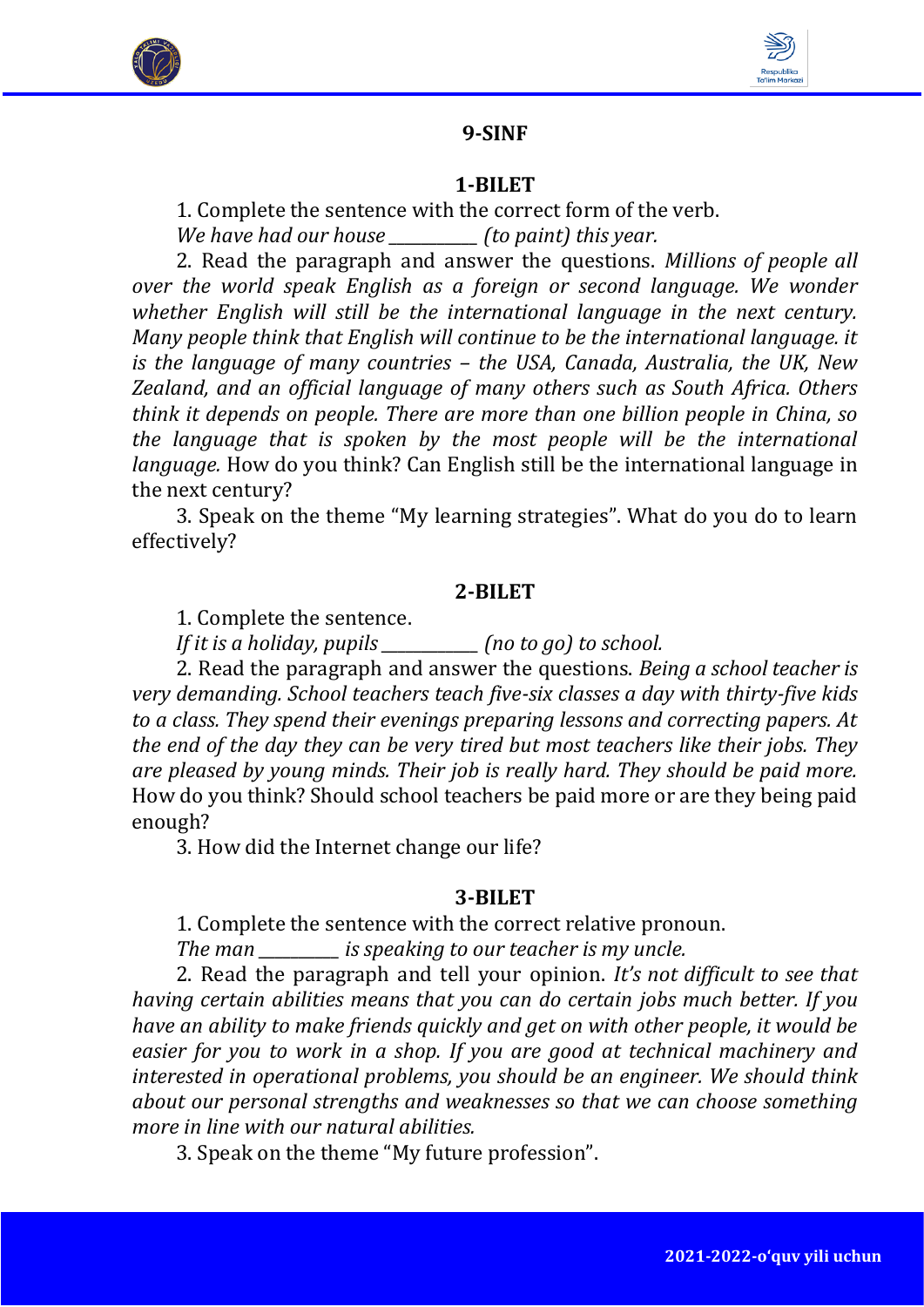



1. Complete the sentence.

*This book is very interesting. It is worth \_\_\_\_\_\_\_\_\_\_\_ (to read).* 

2. Read the paragraph and answer the questions. *About 90 percent of all children in most countries attend public school, which is free. The other 10 percent go to private schools, which often include additional special education. Public schools usually provide general secondary education. Private schools usually include vocational subjects like business or auto mechanics too and provide elective courses. Public schools have a lot of pupils in a classroom. But private schools have fewer students.* How do you think? Which is better – private or public school and why?

3. Speak on the theme "My school". Why do you like your school?

#### **5-BILET**

1. Complete the dialogue.

*– \_\_\_\_\_\_\_\_\_\_\_\_\_\_\_\_\_.*

*– How long does it take you to finish this task?*

2. Read the paragraph and answer the question. *Pupils are expected a high standard of behaviour at all times at schools. Parents also should support teachers in developing the good behaviour of their children. It is important that pupils behave well in class. Bad behaviour affects the learning of other pupils and is unacceptable. Bullying is not tolerated at schools. Truancy is also a serious matter. Repeated truancy may result in exclusion from the school. Teachers may punish pupils if they break the rules.* How do you think? Why do schools need this kind of rules?

3. What kind of skills do you need for your future job?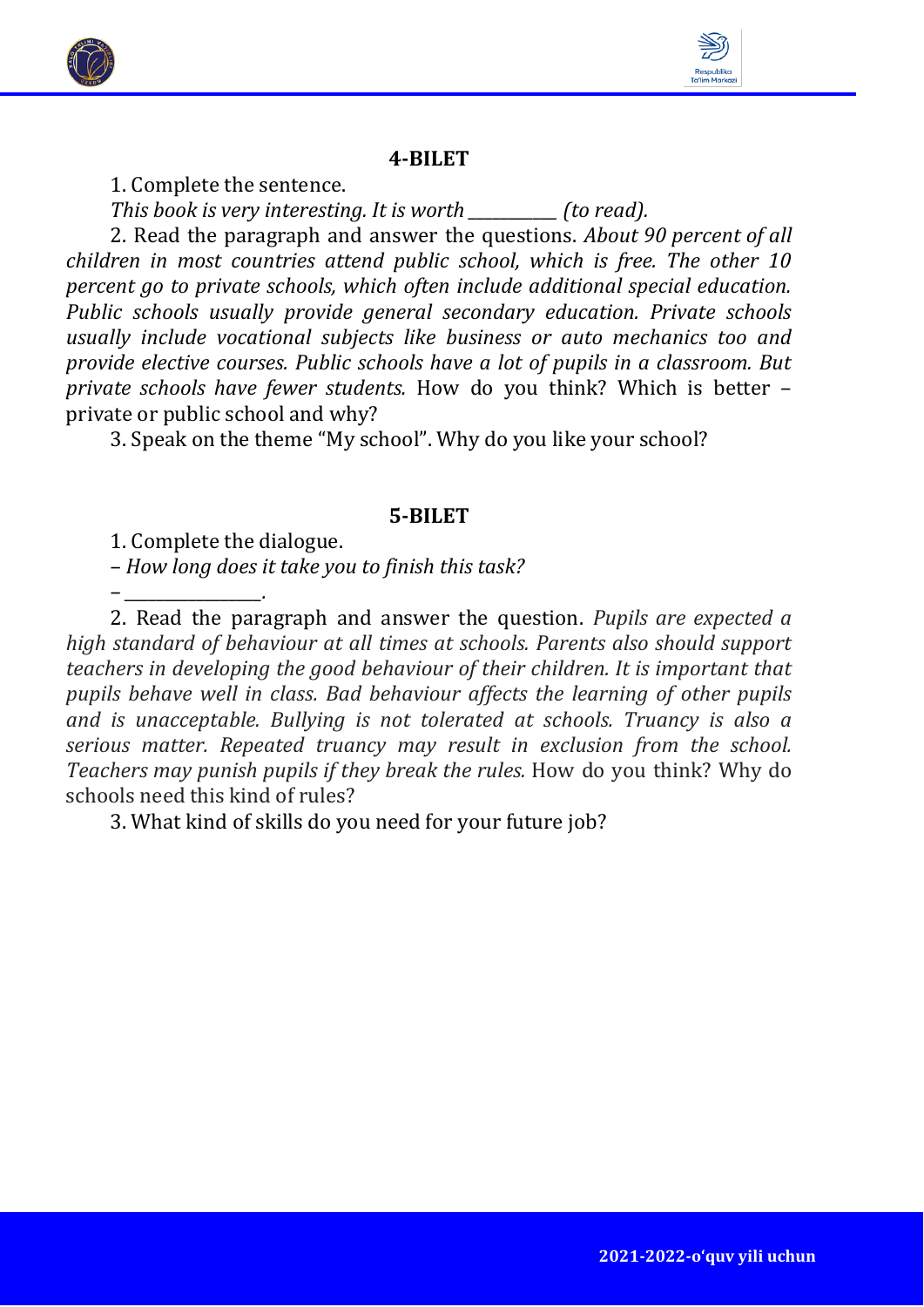



1. Complete the sentence with the correct form of the verb.

*She got her hair \_\_\_\_\_\_\_\_\_\_\_ (to colour) last week.*

2. Read the paragraph and prepare your own speech. What will you do if you are selected as a representative of School Council? *Hello. My name is Saodat Zakirova and I am hoping you will vote for me to represent you on the School Council. If you vote for me, we will:*

*• help all the elderly people in our mahalla;*

*• invite them to the school once a week and put on a show for them;*

*• use our voluntary hours well;*

*• make our school into a model school;*

*• provide extra help for pupils who have low marks to help them raise the school standard;*

*Do better at school! Look after our people! Vote for me as your representative and we'll all have a bright future.*

3. Speak about your one day at school. What is your benefit from attending school?

# **7-BILET**

1. Complete the sentence.

*Tom must have taken the book. I saw him \_\_\_\_\_\_\_\_\_\_\_ (to read) it.* 

2. Read the paragraph and answer the question. *There are various assemblies in Uzbekistan to which Deputies are elected. These include the Oliy Majlis, regional and district assemblies, and City Councils. The responsibilities of Deputies in the assemblies are:* 

- *to express the wishes of the people in the area he or she represents;*
- *to raise questions for discussion;*
- *to take part in debates so that matters being considered are discussed;*

*• to help their assembly make good laws.*

Who are Deputies and what are their responsibilities?

3. What is leadership? What qualities should leaders have?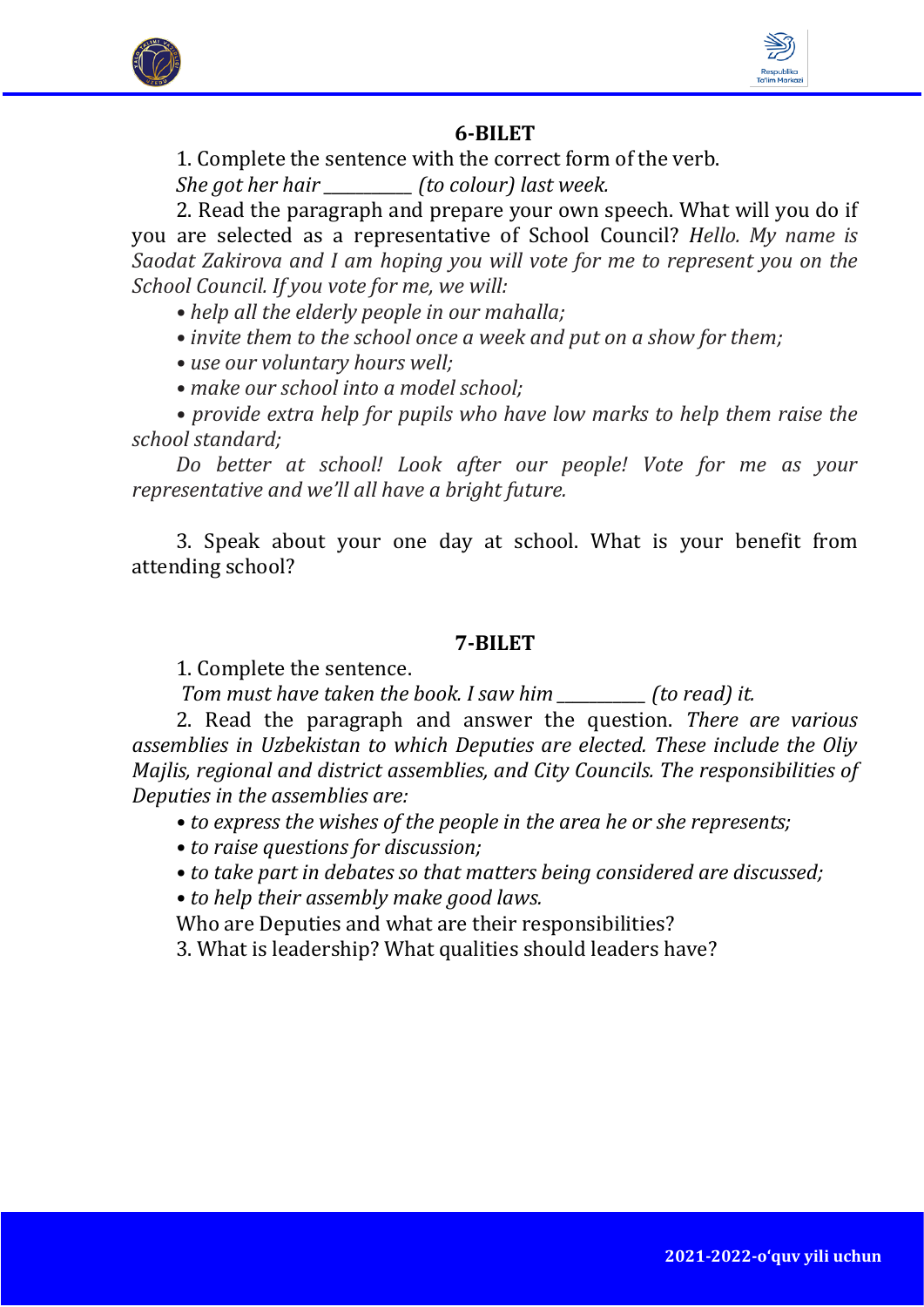

1. Complete the sentence.

*I don't have money. I am sorry. If I \_\_\_\_\_\_\_\_\_\_\_ (to have) money, I \_\_\_\_\_\_\_(to give) you.*

2. Read the paragraph and answer the question. *We must clean up our environment. A clean environment is not only clean streets and classrooms. A clean environment is life without alcohol and smoking. it's time to stop this dangerous behaviour. We're going to:*

*• raise this problem on local TV, on the radio and in local newspapers;*

*• carry out a survey of young people and inform the community about the real situation and the real facts;*

*• discuss the problem with adults;*

*• get support from all parents, teenagers, children and local government.* What else can you do to save the planet?

3. Speak on the theme "Public and private education". Compare.

# **9-BILET**

1. Complete the sentence.

*If the company marketed the new product more aggressively, it \_\_\_\_\_\_\_\_\_\_\_ (be) more successful.*

2. Read the paragraph and answer the question. *Promotion is advertising. It helps companies to develop and to be famous. So, it is the main element of business. Without promotion companies cannot achieve anything. Some people think that promotion is to make money. It helps to pay for TV, radio, newspapers and magazines.* What is promotion in your opinion?

3. How do you think about school punishment? Should teachers punish pupils or not?

# **10-BILET**

1. Complete the sentence.

*I wish I \_\_\_\_\_\_\_\_\_\_\_\_ (to have) my car repaired.* 

2. Read the paragraph and answer the question. *Techniques which are used to win customers include coupons, samples, money back, competitions, etc. Many of these techniques are over a hundred years old. new promotion techniques are not often developed and, even when they are, there is always a risk that they will not please customers. So why do companies still try to develop new promotion techniques? The answer is because companies which do develop a successful new promotion can win many customers because they are the first to use the technique.* Why do companies need to develop promotion techniques?

3. Do you like travelling and why?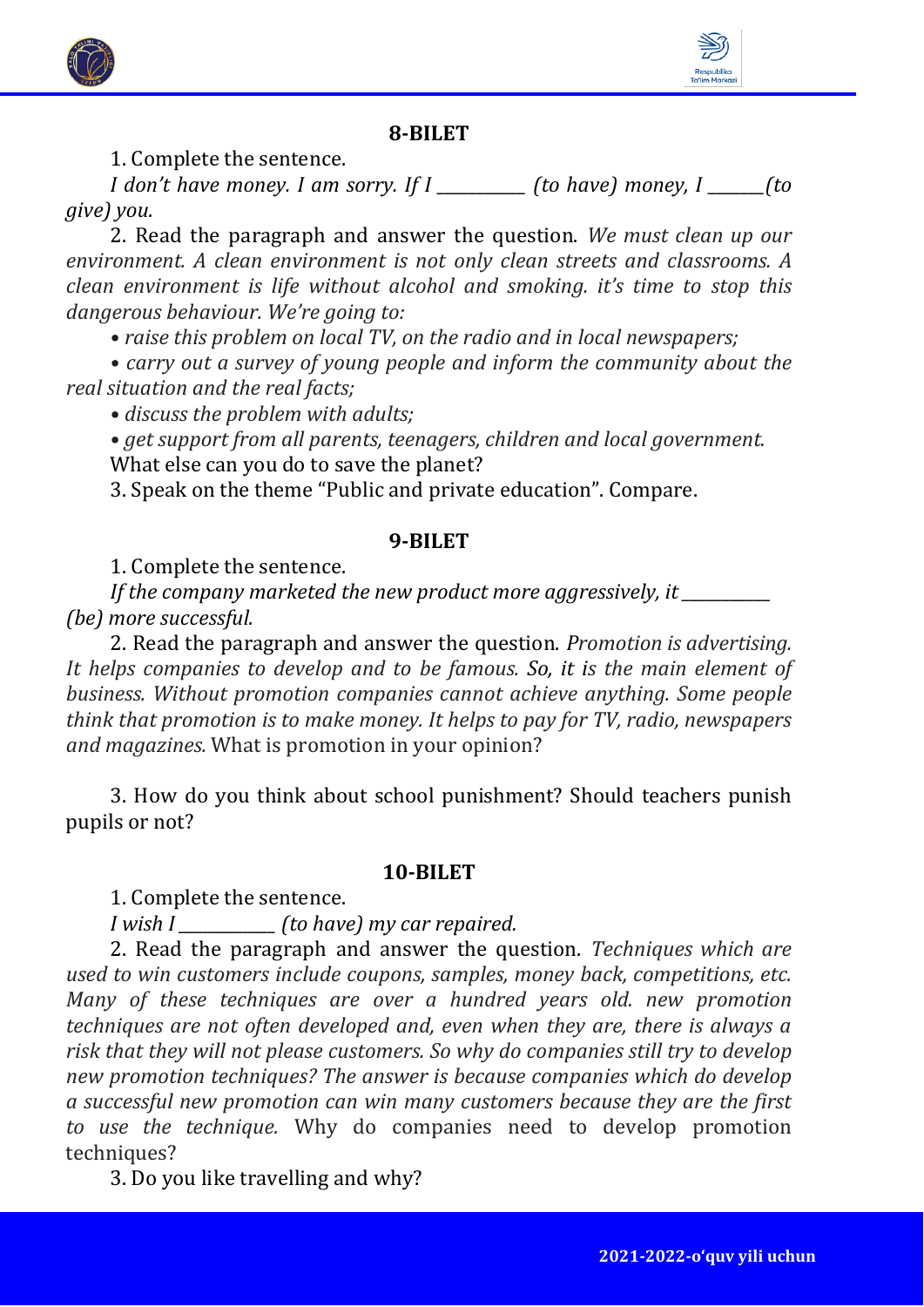



1. Complete the sentence.

*I look forward to \_\_\_\_\_\_\_\_\_\_\_\_ (to hear) from you soon.*

2. Read the paragraph and answer the question. *Advertisements want to persuade us to buy particular products. Advertisers study how people learn so that they can 'teach' them to respond to their advertising. They want us to be interested, to try something, and then to do it again. These are the elements of learning: interest, experience and repetition. If an advert can achieve this, it is successful. If an advert works well, the same technique can be used to advertise different things.* What is the main purpose of advertisements?

3. Speak on the theme "Tourism". How does it help the economy of the country?

#### **12-BILET**

1. Complete the sentence.

*Your shirt is the same colour* (so, as, like) mine.

2. Read the paragraph and answer the questions. *In some countries advertising is controlled. For example, in Britain there are rules called a 'Code of Advertising Practice'. The code contains the standards for advertisements. It guides companies about what they can claim in their adverts. it is also the standard for evaluating adverts. Adverts must be honest, fair and decent. So, for example, if an advert claims that a car is the fastest in the world, the company must be able to show that this is true.* How do you think? Why should countries control advertising?

3. Speak about the political systems of the USA and UK. Compare.

#### **13-BILET**

1. Complete the sentence with the correct preposition.

*Your position is different \_\_\_\_\_\_\_\_\_ (with, from, of, to) your friend's.* 

2. Read the paragraph and answer the question. *Sometimes adverts break the regulations. In such a case the Advertising Standards Authority requests the company to withdraw the advert. Usually the company agrees. But if they do not, the Authority can 'persuade' them to do so. They can do this by publishing a report. Companies do not like this because everyone can read and hear about their dishonest or unfair advertising in the media. This makes people think that the company is bad, not just the advert. So, the company gets negative advertising.* Why should companies follow the Advertising Standards Authority's requests?

3. What is marketing? What are the best marketing strategies according to you?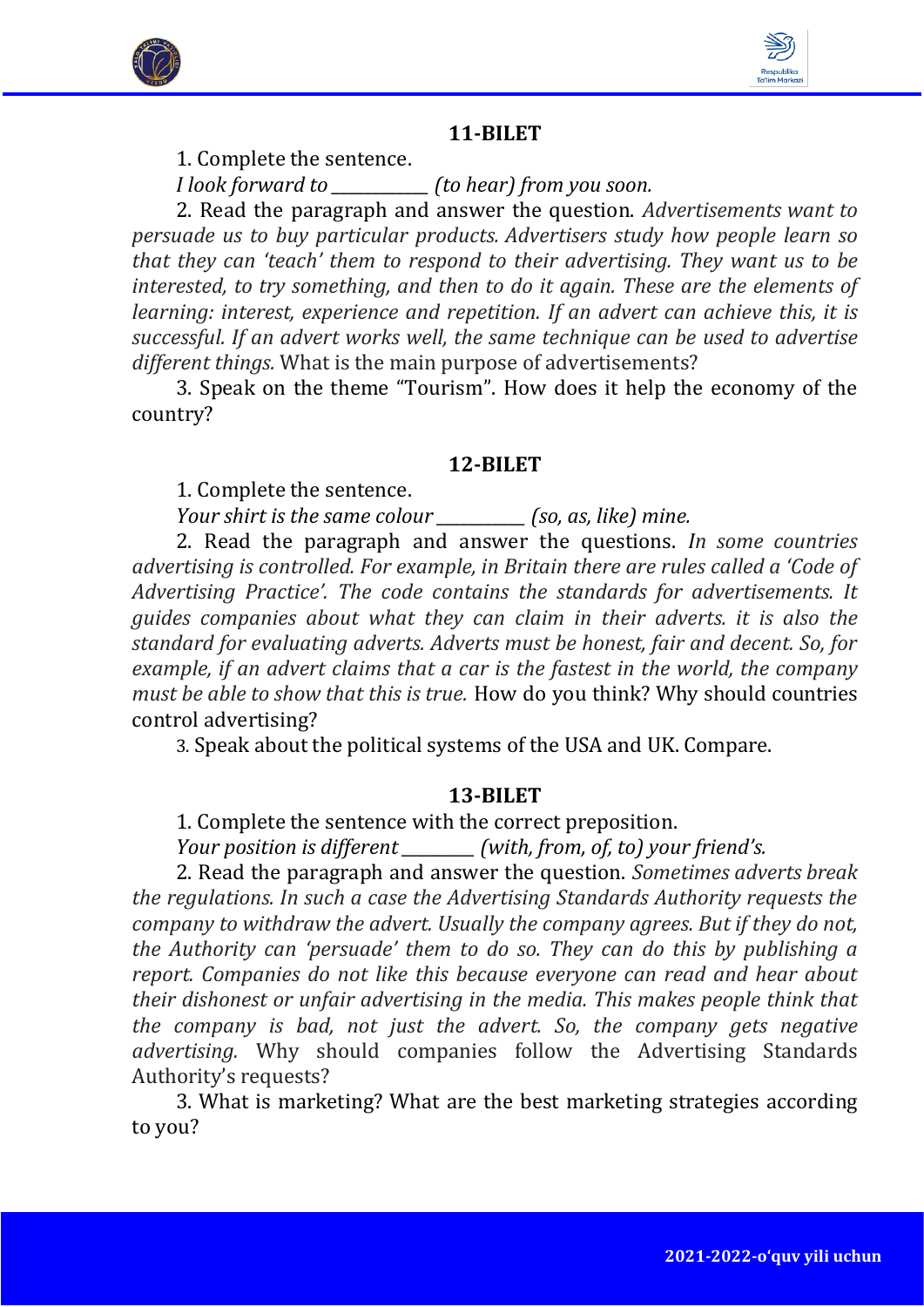



1. Change the sentence into the reported speech.

*John said: "I will go to the UK to study".*

2. Read the paragraph and answer the question. *People have dreamed of a peaceful and united world throughout history. The United Nations officially came into being at the end of the Second World War, in 1945, in order to achieve this dream. The primary purpose of the UN is to maintain peace and security throughout the world and to develop friendly relations among nations. Within this broad aim its agencies also try to assist with economic and social problems, and to promote human rights and freedoms.* What are the main objectives of the UN?

3. Speak on the theme "My business plan". What do you need to realize your plan?

#### **15-BILET**

1. Complete the sentence with the correct preposition.

*I am interested \_\_\_\_\_\_ learning foreign languages and I am keen \_\_\_\_\_\_ practicing them with native speakers.*

2. Read the paragraph and answer the question. *UNESCO is a specialized agency of the UN. It promotes and supports developments in science, culture, education and justice. It tries to increase respect for justice and law, human rights and fundamental freedoms for all people. The agency carries out programmes to promote these aims at the request of its members. It helps countries to improve the conditions related to the culture, science and education.* What is the UNESCO and what does it do?

3. What do you know about promotion techniques? Are they helpful?

#### **16-BILET**

1. Complete the sentence.

*If we had had more time, we \_\_\_\_\_\_\_\_\_\_ (to visit) more places.*

2. Read the paragraph and answer the questions. *There are many NGOs working in the world. They work to improve all areas of life - health, environment, education, mass media, promoting small businesses, and so on. Some of them work to raise awareness about the problem of drugs, the effects of drugs and how to treat them. They organize different types of seminars. Some NGOs organize a number of national youth camps with many interesting and educational programs for young people. Some NGOs raise money to build or improve something.* How do you think about the NGOs? Are they important?

3. Is social media dangerous? Tell your opinion.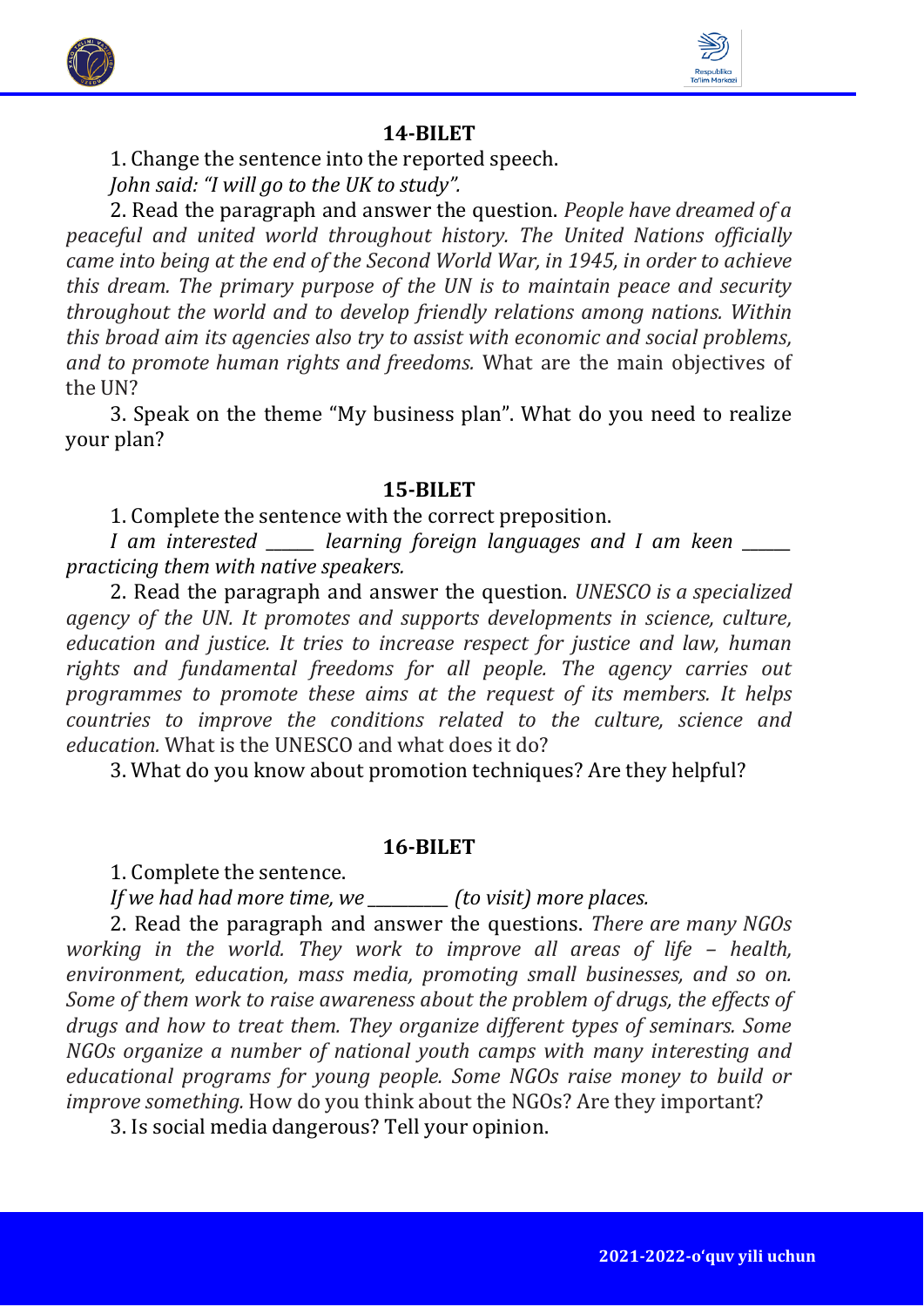



1. Complete the sentence.

*After \_\_\_\_\_\_\_ (to do) my homework, I watched TV.* 

2. Read the paragraph and answer the question. *If there are little children in your life, explain to them that life isn't always easy for kids around the world and that not all children have toys to play with or enough food to eat. Talk to them about how they can help to make a difference for kids in need and try to become a positive role model in their lives. Educate the kids in your life. Help them to learn life skills.* In what ways can you educate kids?

3. Speak about the NGOs. What do they do?

# **18-BILET**

1. Change the adjectives into the comparative form.

*\_\_\_\_\_\_\_\_\_\_\_\_\_\_ (good and bad) things may happen as you live.*

2. Read the paragraph and answer the question. *What is a tradition? Probably, traditions are a way of defining who people are. Traditions are something that people keep doing for a long time and join different generations together. That's why traditions are very important in any country. We celebrate birthdays, holidays and traditional wedding ceremonies. The family meal is another tradition that we should try to keep up in our everyday lives. Family meals reflect country's culture and traditions.* How do you think? Why traditions are important?

3. Speak on the theme "Globalization". How does it affect our lives?

# **19-BILET**

1. Complete the sentence.

*As soon as I had finished my work, I \_\_\_\_\_\_\_\_\_\_\_ (to go) to the market.*

2. Read the paragraph and answer the questions. *Mass media is communication through a collection of different media technologies that is* 

*important for a large number of people. Print media gives information in physical objects, such as books, comics, magazines or newspapers. Mass media may take the form of broadcast media, as television and radio. Mass media serves to get and share information. But one should pay attention to certain things while using mass media. Not all mass media are reliable and news can be fake.* What is mass media used for? Why should you be careful while using it?

3. Speak about the international organizations. What are their roles? International Organizations should be in capital letters.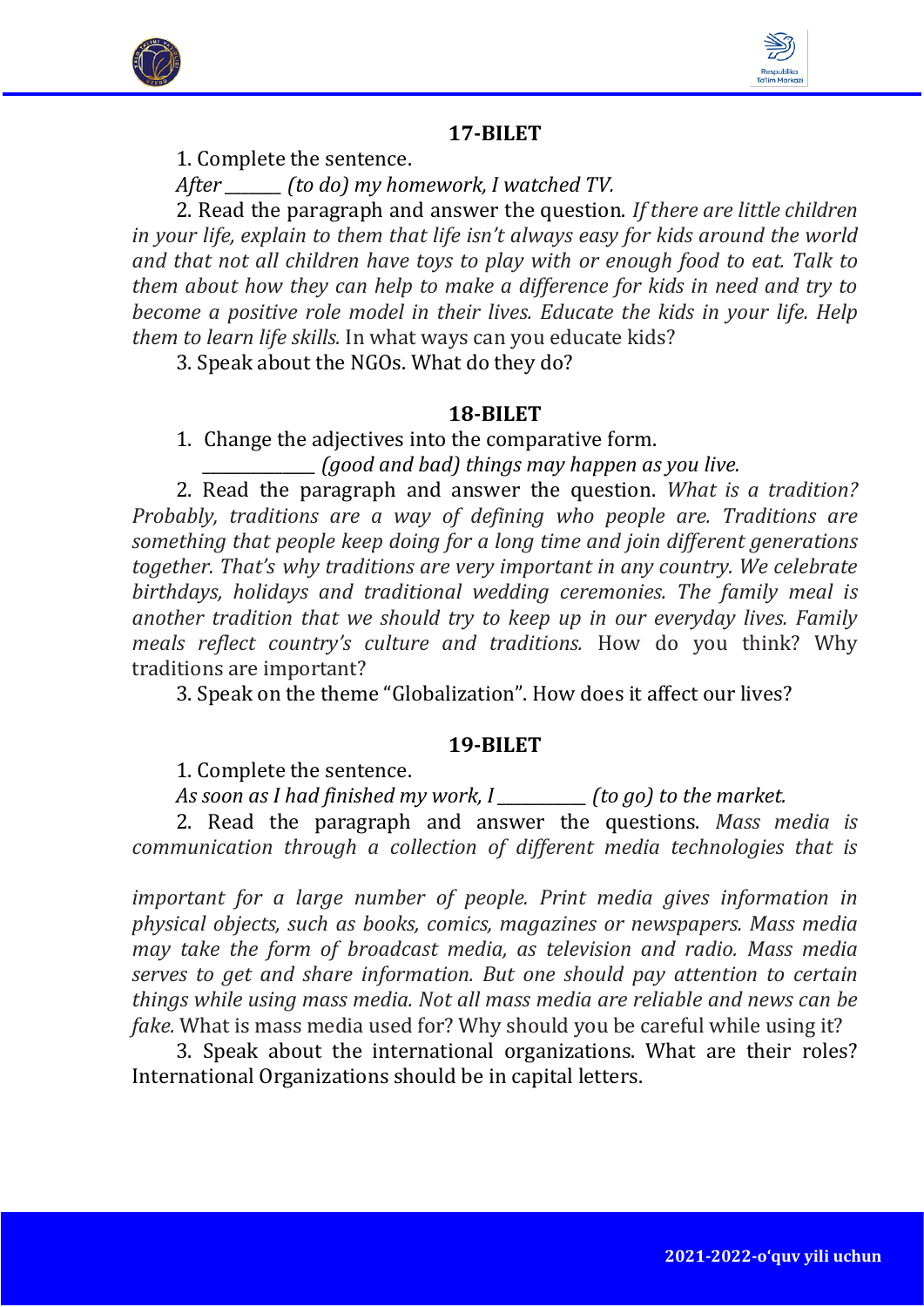



1. Complete the sentence.

*This building \_\_\_\_\_\_\_\_\_\_\_\_ (to be, to build) in 2001.*

2. Read the paragraph and tell your opinion. *Those who have information have the world. For a long time, these words had the meaning: if you are informed, you can take active actions. These days, in the period of active development of information technologies, these words have a new meaning: we are not passive; we play an active role in the development of the new age. We can see the first steps of the new age in the development of information technologies in all parts of human life.* 

3. What does the membership to the UN give to the country? How do you think about the membership of Uzbekistan to the UN?

#### **21-BILET**

1. Complete the sentence.

*We haven't met our relatives \_\_\_\_\_\_\_\_\_\_ (for, since) six months.*

2. Read the paragraph and answer the questions. *We know that day is a long way off, but some high-tech companies have already developed some pretty robots that make us feel like the future is here already. For example, Sofia is a humanoid-like robot that can hold a conversation. This robot has appeared in several TV programmes. Sofia officially lives in Saudi Arabia and she was given a title "Innovation Champion" by the United Nations. Sofia can answer many kinds of questions and she is learning too.* How do you think about the future of technologies? Is Sofia an image of the future?

3. What kind of company/industry can you establish in your area?

#### **22-BILET**

1. Complete the sentence.

*I haven't gone to the theatre\_\_\_\_\_\_\_\_\_\_ (for, since) April.*

2. Read the paragraph and answer the question. *It is important to show a speaker that you are listening. This can help encourage the speaker to say more so you get more information. You can use different expressions for different emotions. For example, you can say "That's so interesting", "How cool!* 

*Amazing!" to show your interest. You can show your surprise, happiness or sadness with different expressions.* What kind of expressions can you use in order to show different emotions?

3. Speak on the theme "Social media". How does it make our life easy?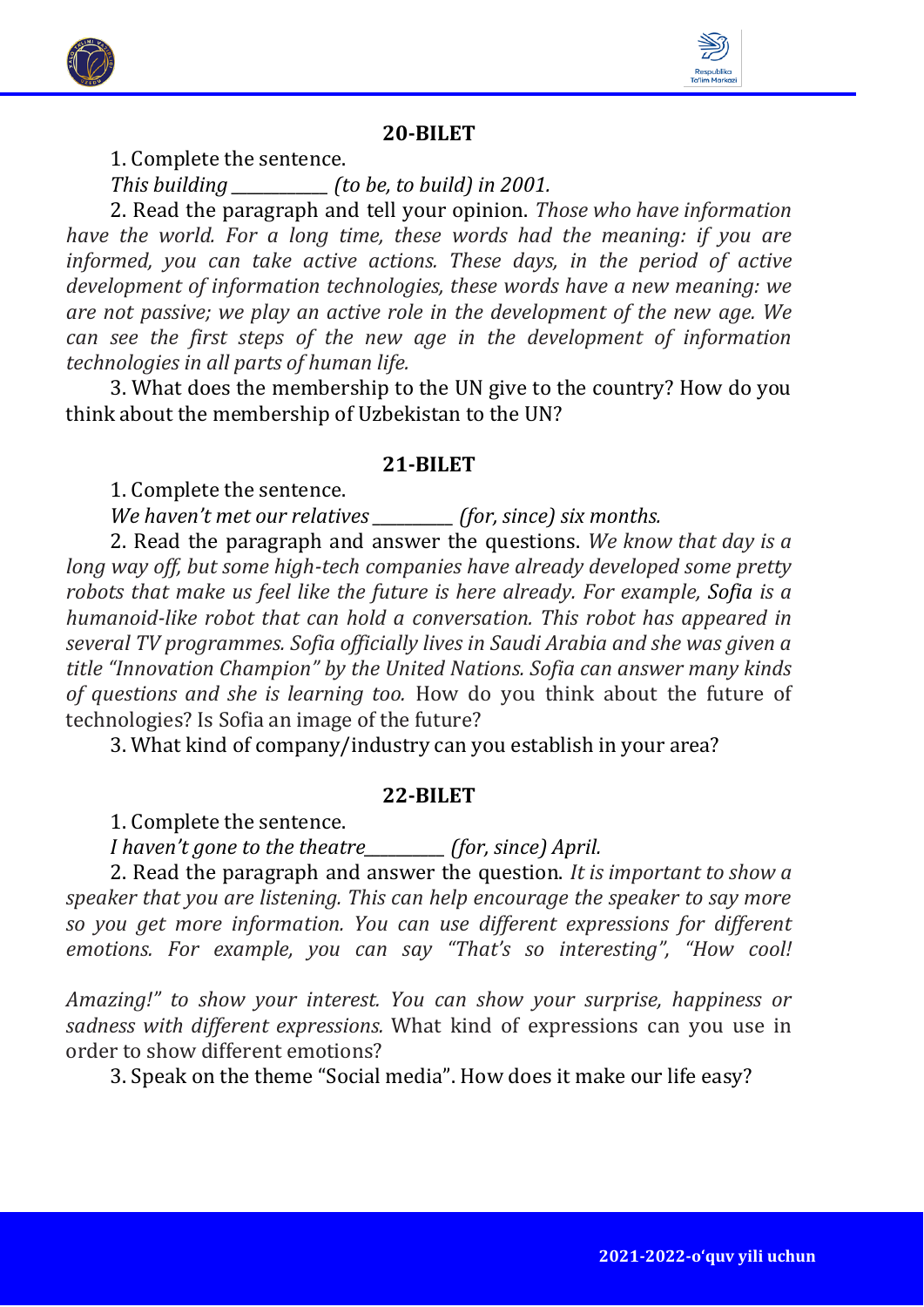



1. Complete the sentence

*I am sorry that I made you \_\_\_\_\_\_\_\_\_\_\_ (come, to come, coming) this early.* 2. Read the paragraph and answer the question. *While using internet, you should protect your personal information. Never share personal information such as address, phone number, name, personal email address, relatives' details, parents' or your bank cards etc. Never click on a button if you do not know what it is or if you do not want to get dangerous information. Clicking on an app button could bring the dangerous viruses into your device. People could also gather your personal information. Never click on unknown emails, ads and enewsletters. Use good software. Make sure it will protect your device from viruses and dangerous programmes.* Why is it important to protect your personal information while using internet?

3. Speak on the theme "Environmental problems". What can we do to save the planet?

#### **24-BILET**

1. Complete the sentence using Passive voice.

*Food and drink \_\_\_\_\_\_\_\_\_ (not to allow) in the chemistry laboratory.*

2. Read the paragraph and answer the question. *There are many book reading tips. For example, if you are bored while reading, you should put the book down and do something else for a while. Choose books and magazines about your hobbies, career goals, or an interesting topic. Find a quiet and fun reading area to read. Turn off TV or the radio and make sure it is somewhere with good lighting where you can relax. Go to libraries to read books. Libraries are wonderful places to find a lot of books free. There is unlimited access to a lot of collections of reading materials and other types of media and technology.* What kind of tips do you use to read a book?

3. How do you think about future professions? How will they be different from traditional jobs?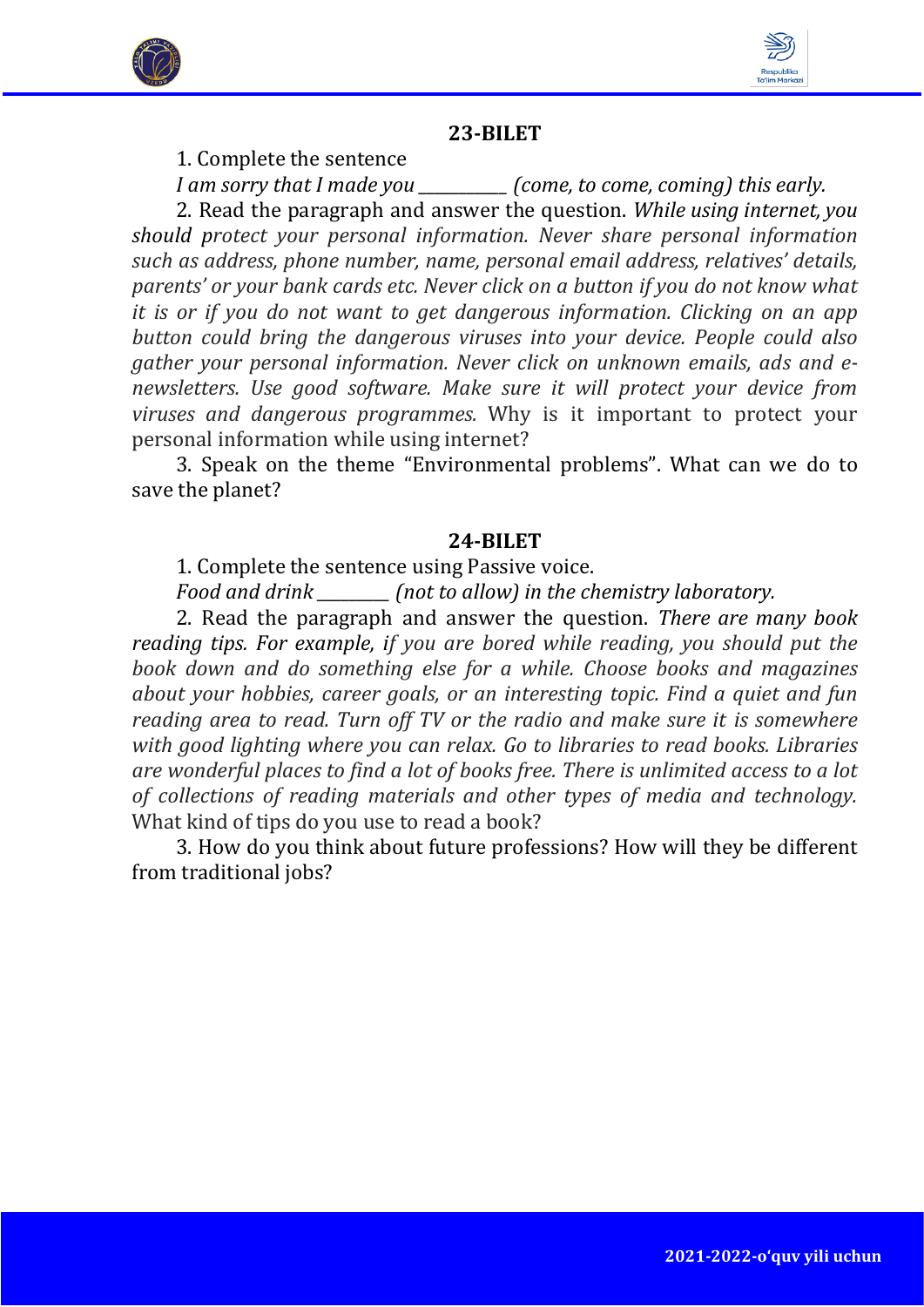



1. Change the sentence into the reported speech.

*Rob said: "I went to the pharmacy today".*

2. Read the paragraph and answer the question. *For hundreds of years printed books are bought and sold. They have not changed very much until now. The idea of an electronic book reader with a screen instead of pages has become reality. Lots of E-book Reader programs were produced and millions of e-books are downloaded from web resources. So, what is the future of books? Will printed books be completely replaced by e-books? They are not replaced yet. But, maybe, very soon there will be no printed books in shops at all.* What do you think about this statement?

3. Speak on the theme "Cinema and theater". Which one do you prefer and why?

# **26-BILET**

1. Choose the correct modal verb.

*- I live near the airport.*

*- Oh, it \_\_\_\_\_\_\_\_\_\_ (can, may, must, should) be very noisy.*

2. Read the paragraph and answer the questions. *Did you know that music is part of what makes humans human? Every culture makes music. Musical instruments are amongst the oldest man-made objects ever found. Scientists have recently discovered that music affects many parts of our brain very deeply. Music gets under your skin. It creates strong feelings and memories.* Do you agree with this statement? How does music affect you?

3. Speak on the theme "Alternative energy resources". Why are they important?

# **27-BILET**

1. Choose the correct article.

*\_\_\_\_\_\_\_ (The, –, A) rich should help \_\_\_\_\_\_\_ (the, –, a) people.*

2. Read the paragraph and answer the questions. *Classical music has been composed by musicians who were taught how to write it and they wrote it down so that other musicians can play it. It is a genre that beautifully expresses every imaginable emotion and tells so many brilliant stories throughout history. Playing classical music to young children has been proven to help with their cognitive development, to develop their imagination, and also to produce a calming effect.* Why is classical music important? Do you like classical music or not? Why?/Why not?

3. Speak about your favorite book. What is your take away from that book?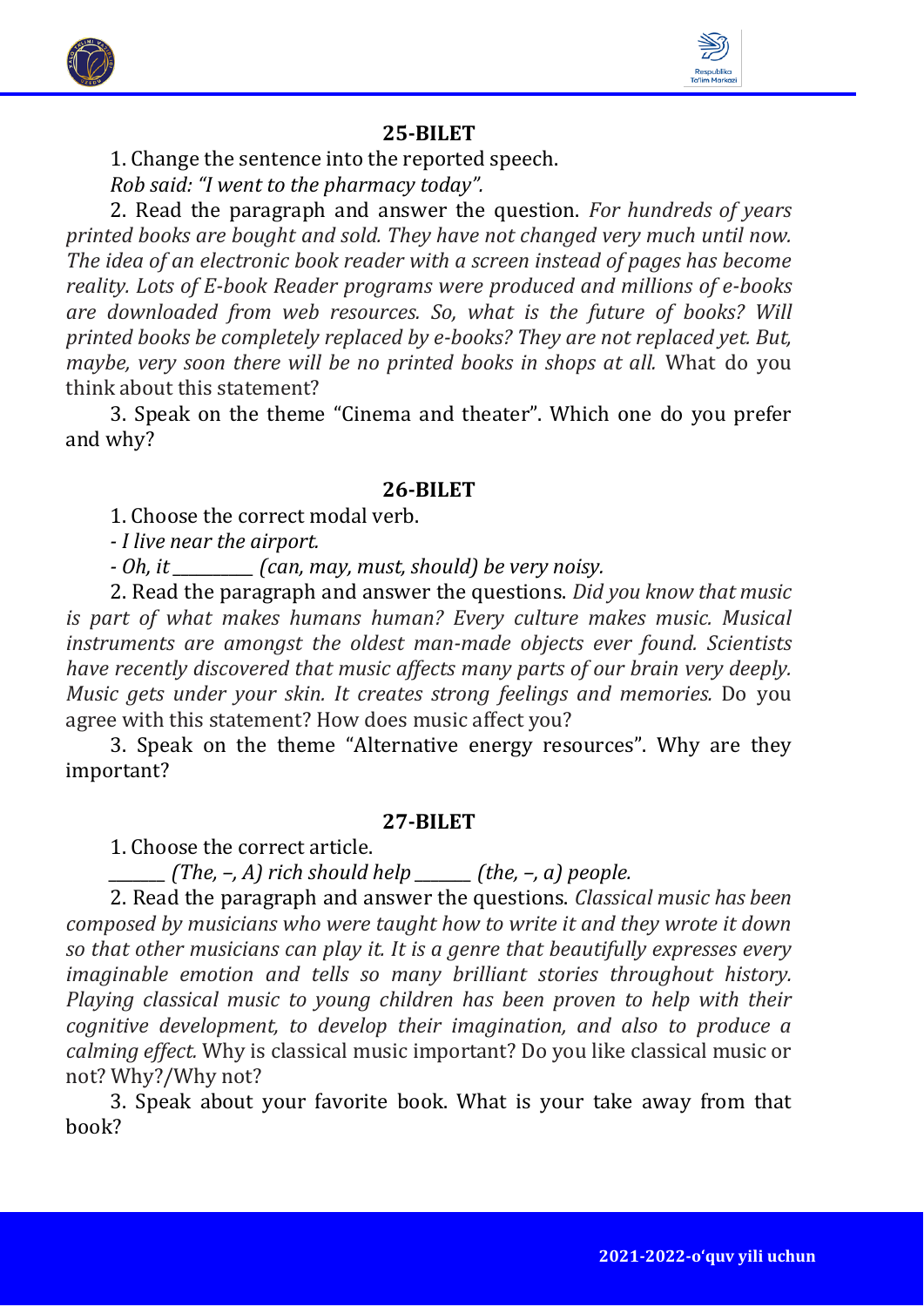



1. Complete the sentence*.* 

*Did you \_\_\_\_\_\_\_\_\_\_ (to check) your e-mail. I \_\_\_\_\_\_\_\_\_\_ (to send) message yesterday.* 

2. Read the paragraph and answer the question. *Climate plays a very important role in the life of plants, animals and humans. Some scientists think that the world is becoming hotter. Winters have become warmer because of the greenhouse gas. In the last few years, people have cut down and burnt big areas of rainforest. This means there are fewer trees and, of course, more CO<sup>2</sup> gas! These changes are dangerous for our planet because every year we have more floods, tsunami, hurricanes and fires.* How do people affect climate change?

3. Speak on the theme "Public holidays". What do you usually do on these days?

## **29-BILET**

1. Put the adjective into the correct form.

*Your essay is \_\_\_\_\_\_\_\_\_\_\_ (bad) than his. His essay is the \_\_\_\_\_\_\_\_\_\_\_\_ (good) in this class.* 

2. Read the paragraph and answer the questions. *Live theatre and film are very different media. In a film, the camera makes a lot of decisions for you: what direction to look, where to focus and what to listen to. In a live performance, your brain changes its attention from one thing to another. In the theater, it is a real live person directly in front of you. There is a kind of conversation between performers and audience during a live show that simply cannot be there when you are watching a film.* What is better: theatre or cinema? Why?

3. Describe your ideal job. What skills does it require?

#### **30-BILET**

1. Complete the sentence*.* 

*I \_\_\_\_\_\_\_\_\_\_ (to do) watching TV when my father \_\_\_\_\_\_\_\_\_ (to come) yesterday.* 

2. Read the paragraph and tell your opinion about the statement. *The most important thing in the Olympic Games is not to win but to take part, just as the most important thing in life is not the triumph but the struggle. The essential thing is not to have conquered but to have fought well. The good sportsmanship, sense of fair play, and respect for fellow athletes are developed through participation in sports.*

3. Speak about the motivation. What inspires you?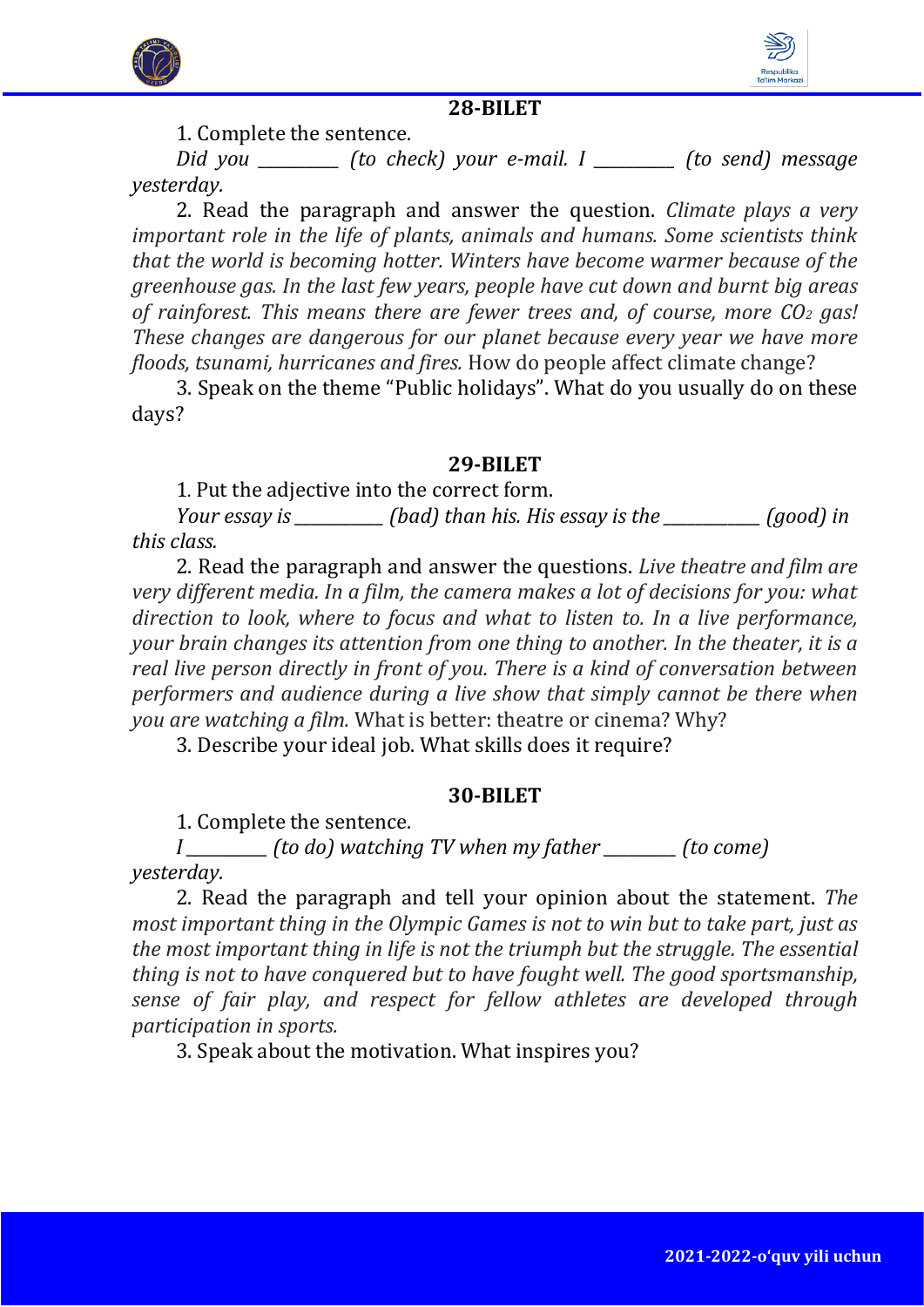



# **11-SINF**

#### **1-BILET**

1. Complete the sentence.

*The teacher completed her report after she \_\_\_\_\_\_\_\_\_\_ (to finish) her lessons.*  2. Read the paragraph and tell your opinion. *Most of us never update our skills. We think that whatever we have learned is quite enough. But good is not good when better is expected. Enlarging your knowledge regularly is the key to success. There is a saying. "Sharpen your ax before cutting the tree".*

3. What is leadership? What qualities should leaders have?

#### **2-BILET**

1. Complete the sentence.

*You may not know them. They \_\_\_\_\_\_\_\_\_\_\_\_ (not to live) here for years.* 

2. Read the paragraph and answer the questions. *About half of 16 and 17 year-olds in the UK have got jobs, and three quarters of this group also go to school. They do part-time jobs before or after school and at weekends. The most common jobs are babysitting (popular among girls) and paper rounds (popular with boys). Cleaning and working in a shop are also popular jobs. Teenagers do part-time jobs because they want to earn some money.* What kind of part-time jobs can students do in Uzbekistan? Do you think doing a part-time job is good? What can students learn from it?

3. What is your attitude to smoking? Do you think smoking in all public places should be banned?

#### **3-BILET**

1. Change the direct speech into the reported speech. *John said: "We will go to the picnic next month".*

2. Read the paragraph and answer the questions. *If you are going to a job interview, you should follow several rules. First of all, you should take all necessary documents with you. You should be polite and show your good manners. Be clear with your working schedule. Be on time and go on your own. You should choose suitable clothes for the position you are applying for. Finally, you should take a few minutes to thank the person who interviewed you. If you have an e-mail address, send an e-mail a thank you note.* What should you pay attention during a job-interview? Why do you think it is important?

3. What are you doing nowadays to be successful in the future?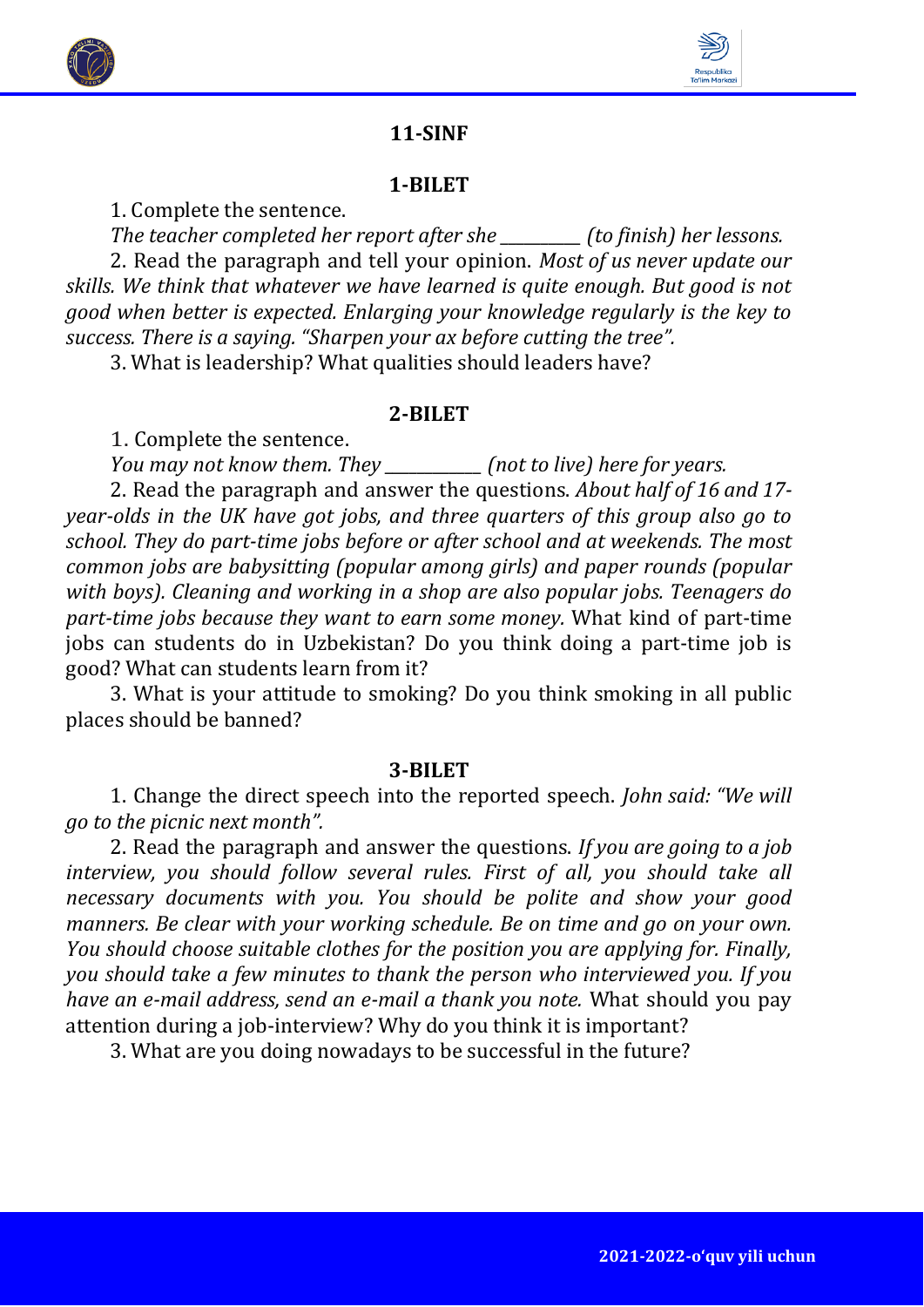



1.Find the synonym for the underlined word. *You should stop smoking because it is harmful to your health. (to keep away, to get away, to give up, to pull back)*

2. Read the paragraph and answer the questions. *Most people think that life will be easier for the next generation. Modern high technologies will make their life comfortable. Scientific development and innovation will bring bright future. Others think life can be more difficult for our grandchildren. Increasing number of diseases and environmental problems may make people suffer. Everything may be digitalized and automatized. A lot of people may lose their jobs.* How do you think about the future? Do you think life will be more difficult or easier for the next generation? In what ways?

3. Are you afraid of exams? What do you do to overcome this fear?

# **5-BILET**

1. Choose the correct word.

*Mark, who/which/he is four, has just started at nursery school, but his/their/her sister goes to secondary school.*

2. Read the paragraph and answer the questions. *Nowadays most teenagers want to study abroad. There are several reasons why they choose to study in foreign countries. First of all, they think they can get a good knowledge in foreign universities. They want to get more experience and become independent. Making international friends, trying different foods and experiencing new cultures are some other reasons why people want to study abroad. Moreover, some want to improve their language skills and go to abroad.* Do you think studying abroad is good? What can you learn from studying abroad?

3. Speak about famous people. Why do you think they are famous? Do you think being famous is good?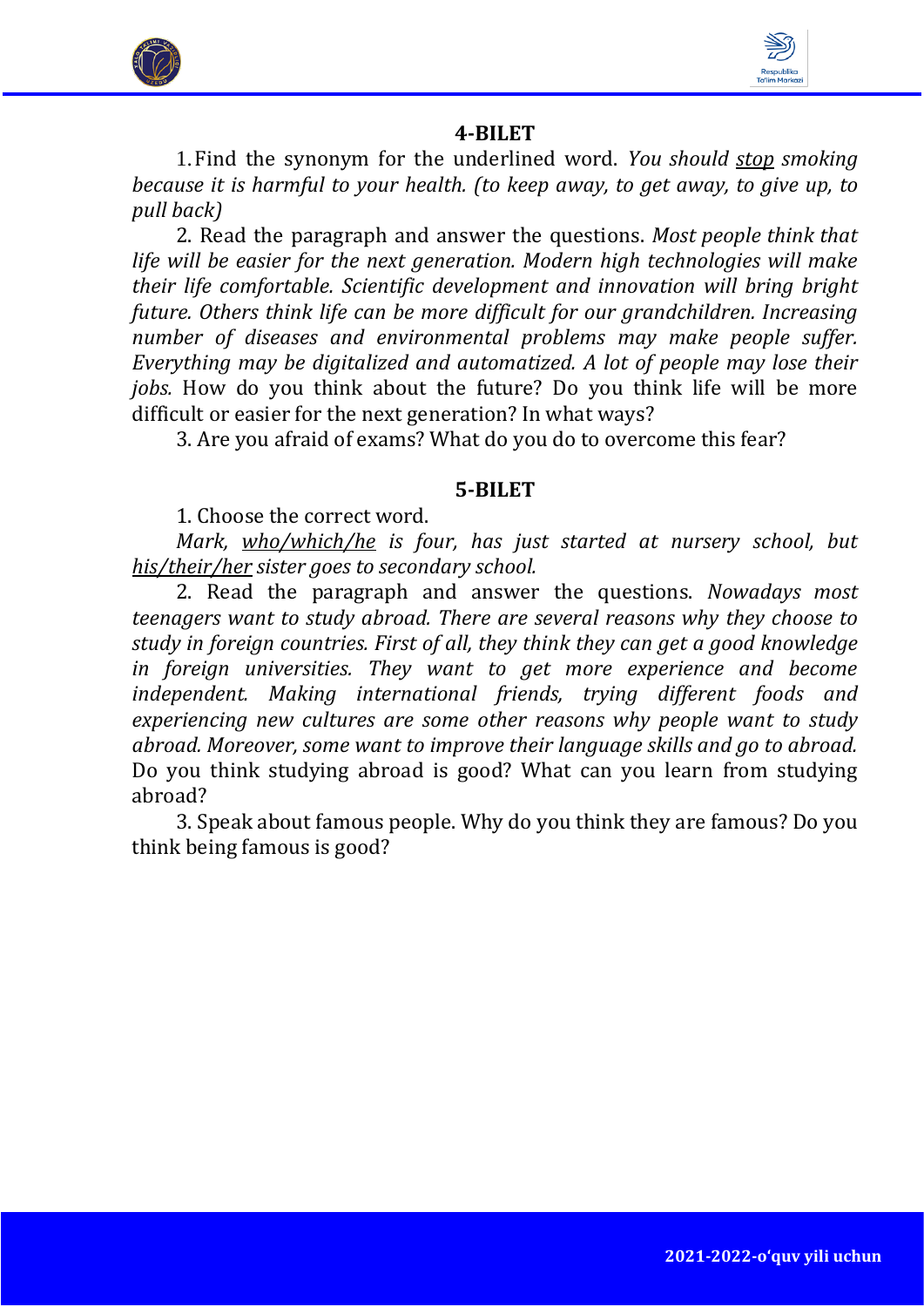



1. Complete the sentence.

*They \_\_\_\_\_\_\_\_\_\_\_\_\_ (live) in this house for 10 years next year.*

2. Read the paragraph and answer the questions. *Successful people are not successful because of luck or support of their relatives. It may seem easy to be successful for some people. But it is not. Just like the iceberg illusion, only success itself is visible to others. But there is great work behind every successful person. Success is the result of dedication, hard work, discipline, persistence and sacrifice. People can be successful only if they keep going on despite failures and disappointments. One should develop these traits in themselves in order to be successful.* What kind of personal traits help to be successful? How can you succeed in something?

3. In what ways tourism is important to develop the economy of the country?

# **7-BILET**

1. Fill in the gap. *I wish it \_\_\_\_\_\_\_\_\_ today, so we can go out.*

2. Read the paragraph and answer the questions. *There are many NGOs working in the world. They work to improve all areas of life – health, environment, education, mass media, promoting small businesses, and so on. Some of them work to raise awareness about the problem of drugs, the effects of drugs and how to treat them. They organize different types of seminars. Some NGOs organize a number of national youth camps with many interesting and educational programmes for young people. Some NGOs raise money to build or improve something.* How do you think about the NGOs? What are their functions?

3. Did you find a similar character to yourself while you were reading a book? Describe.

# **8-BILET**

1. Complete the sentence. *If you heat ice, it \_\_\_\_\_\_\_\_\_\_ (melt).*

2. Read the paragraph and answer the questions. *There is a famous saying. "If you want to know your past, look into your present conditions, if you want to know your future, look into your actions". This means that what you are doing now makes your future. What you did previously has become fruits that you are collecting today. Therefore, if you want to have a good future, you should start acting from today. Eventually, the days you want will come for sure.* How do you understand this statement? Why does your future depend on your present?

3. Speak on the theme "Environmental problems".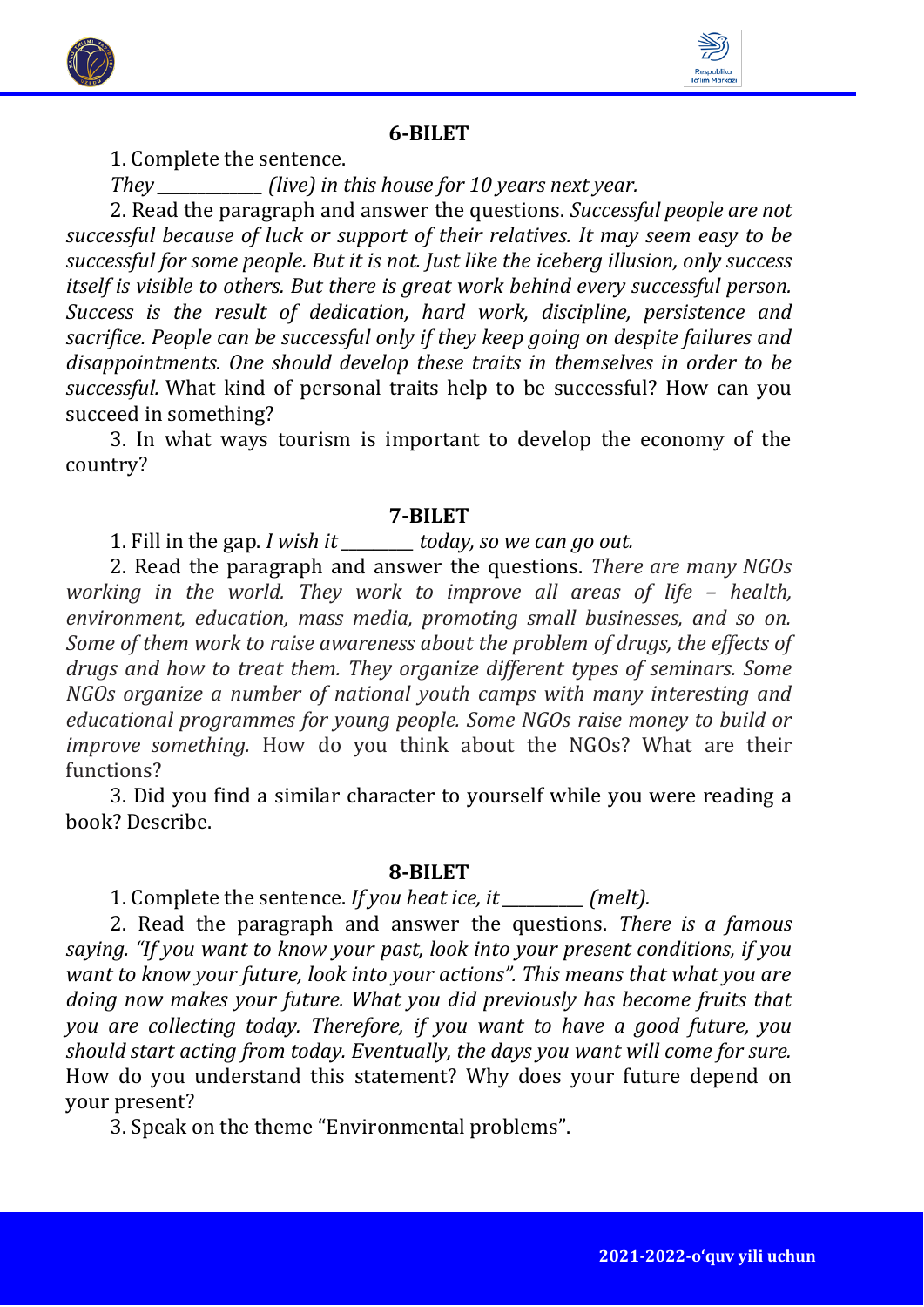



1. Complete the dialogue with the correct modal verb.

- *My house is very close to the airport.* 

- *It \_\_\_\_\_\_\_\_\_ be very noisy*

2. Read the paragraph and answer the questions. *If Howard Schultz gave up after being turned down by banks 242 times, there would be no Starbucks. If J.K. Rowling stopped after being turned down by multiple publishers for years, there would be no Harry Potter. If Walt Disney quit too soon after his theme park concept was trashed 302 times, there would be no Disney resorts. One thing for sure: If you give up too soon, you'll never know what you'll be missing. Keep going and never quit.* How do you understand this? Why should you keep going?

3. Do you like travelling and why? What can you learn from travelling?

# **10-BILET**

1. Complete the sentence.

*You look different. You must have had your hair\_\_\_\_\_\_\_\_\_\_\_\_.*

2. Read the paragraph and answer the questions. *Many people with high IQ scores fail to become successful due to a lack of motivation, personality, laziness, or short attention span. In contrast, some people with low IQ results succeed due to personal dedication, vision, systematic effort and motivation. A low IQ score can be changed through conscious choice and effort. As an analogy, consider a gifted athlete. Some athletes have special talents for a particular sport. However, they fail to perform as well as those even if they are pretty much good at it, for doing that sport depends on a systematic effort.* What is your opinion on this? What are the success factors?

3. How is sleeping important to your health? How many hours do you sleep every day?

# **11-BILET**

1. Change the reported speech into the direct speech.

*Bobur said that Lola and Jasur both had gone to the party.* 

2. Read the paragraph and answer the questions*. There will never be enough time to get everything done. But there will always be enough time to get the most important things done. This is why time management is important. One should know how to efficiently use their time. Scheduling everything and organizing the tasks accordingly help to be effective. Keeping a to-do-list or reminder is very important in this. As you start to save your time and focus on the most necessary things first, you will start to progress and get benefit from what you do.* What is the benefit of good time management? How do you spend your time?

3. Have you ever read a fiction book in English? What is your learning from it?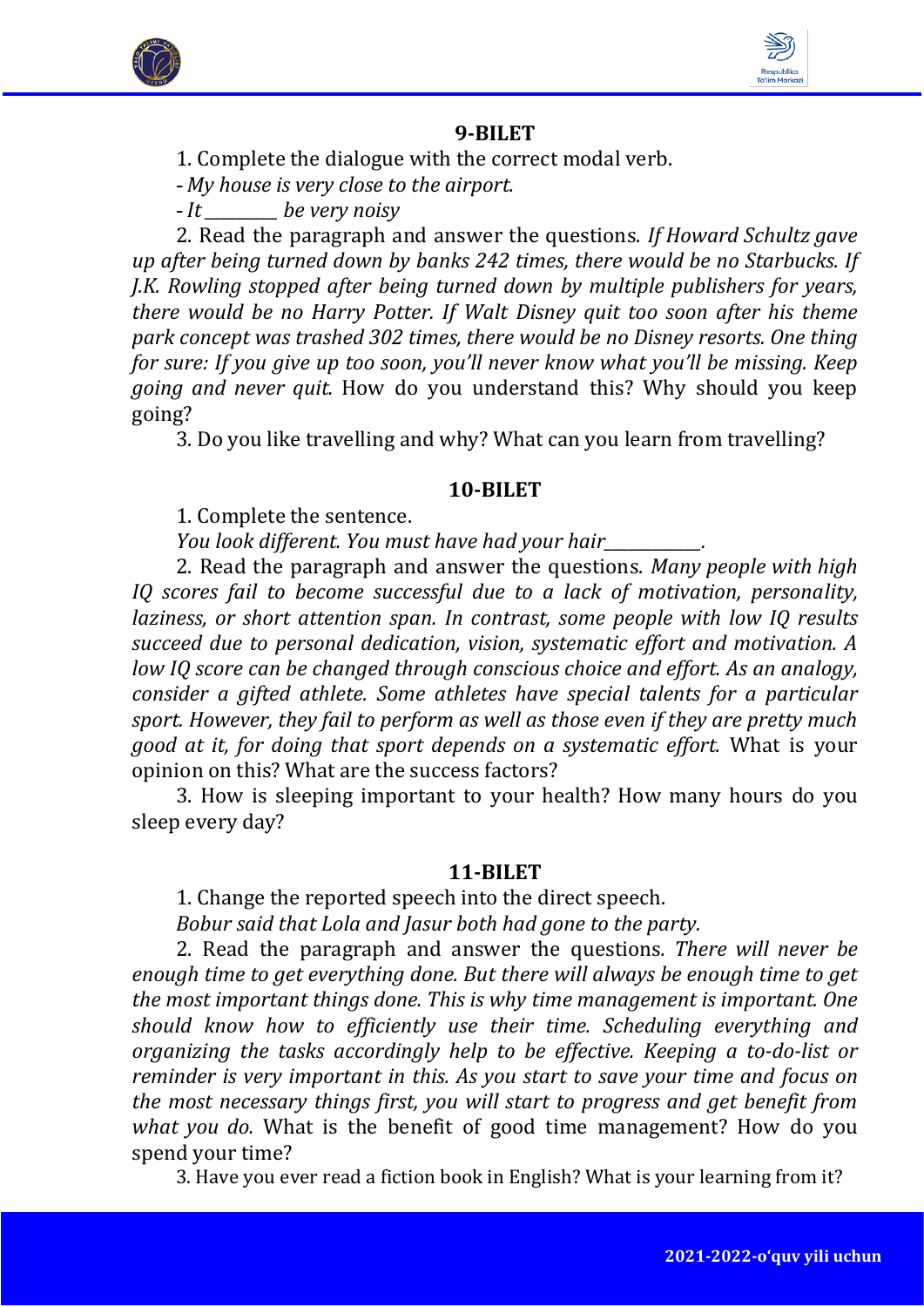



1. Choose the correct word.

*Neither John nor Neil didn't work / worked / haven't worked for this company during the pandemic.* 

2. Read the paragraph and answer the question. *Those who have information have the world. For a long time, these words had the meaning: if you are informed, you can take active actions. These days, in the period of active development of information technologies, these words have a new meaning: we are not passive; we play an active role in the development of the new age. We can see the first steps of the new age in the development of information technologies in all parts of human life.* In what ways you can play an important role in information age?

3. Speak on the theme "Plagiarism". How can you avoid plagiarism?

# **13-BILET**

1. Find the correct phrasal verb for the underlined words. *You should stop drinking alcohol; it is harmful to your health. We must continue working because we have to finish by noon.* 

2. Read the paragraph and answer the questions. *What is a tradition? Probably, traditions are a way of defining who people are. Traditions are something that people keep doing for a long time and join different generations together. That's why traditions are very important in any country. We celebrate birthdays, holidays and traditional wedding ceremonies. The family meal is another tradition that we should try to keep up in our everyday lives. Family meals reflect country's culture and traditions.* Do you think traditions are important in modern life? Why?/Why not?

3. Speak about the advantages and disadvantages of studying abroad.

# **14-BILET**

1. Complete the sentence with the correct phrasal verb. *I am \_\_\_\_\_\_\_\_ my phone. I can't find it anywhere. (looking up, looking for, looking after, looking at).*

2. Read the paragraph and answer the question. *Sometimes adverts break the regulations. In such a case the Advertising Standards Authority requests the company to withdraw the advert. Usually the company agrees. But if they do not, the Authority can "persuade" them to do so. They can do this by publishing a report. Companies do not like this because everyone can read and hear about their dishonest or unfair advertising in the media. This makes people think that the company is bad, not just the advert. So, the company gets negative advertising.* Why should companies follow the regulations and be honest?

3. Speak on the theme "Time management". How do you efficiently use your time?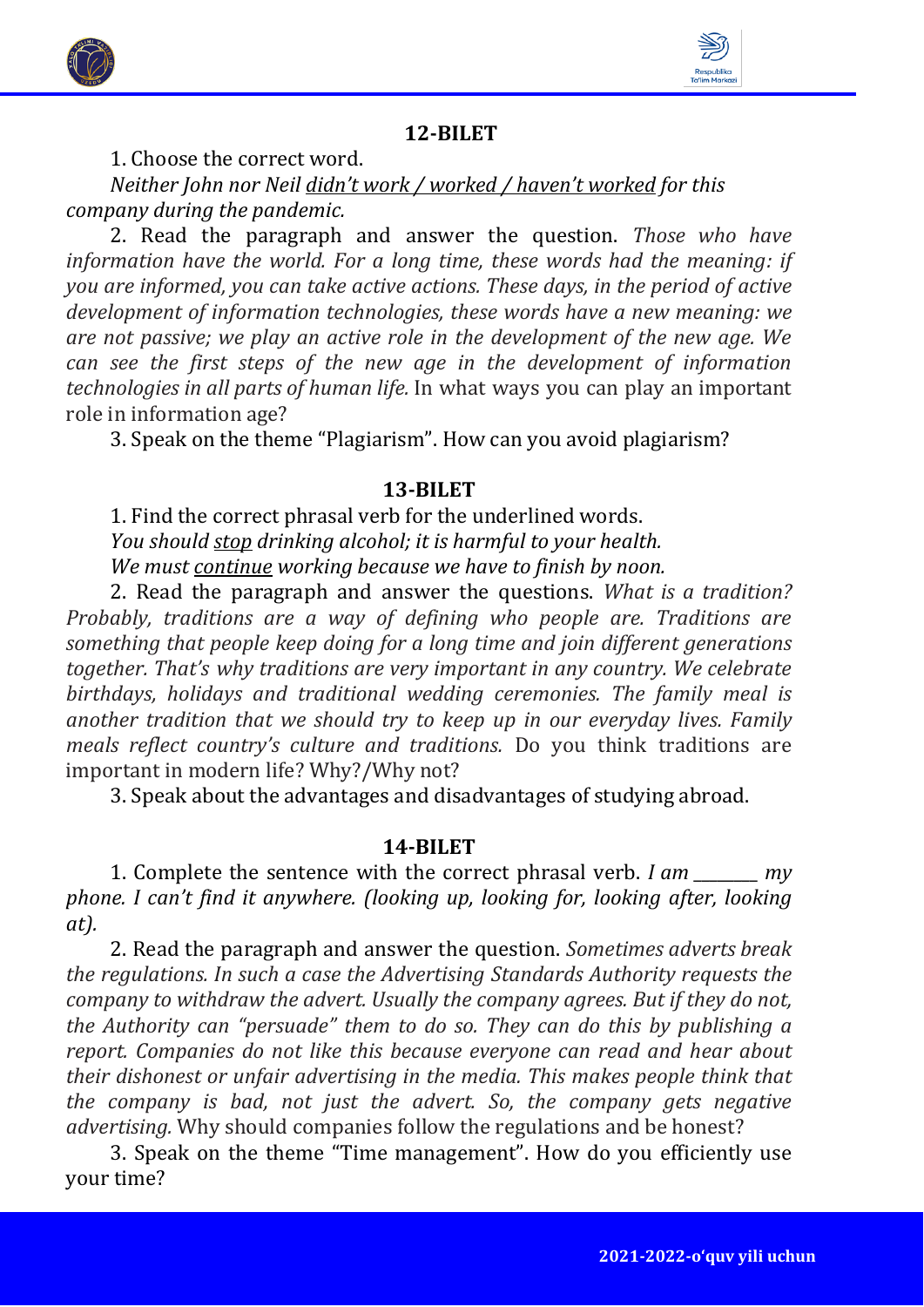



1. Put the correct verb to complete the question tag.

*I'm going in your car, \_\_\_\_\_\_\_\_\_\_\_\_\_\_\_?*

2. Read the paragraph and answer the questions. *It was the coldest winter ever. Many animals died because of the cold. The hedgehogs, realizing the situation, decided to group together to keep warm. This way they covered and protected themselves; but the quills of each one wounded their closest companions. Then they decided to distance themselves one from the other and they began to die, alone and frozen. So they had to make a choice: either accept the quills of their companions or disappear from the Earth. Wisely, they decided to go back to being together. This way they were able to survive.* What is the moral of this story? Do you think teamwork is important? Why?

3. Speak about the teenage problems. How do you cope with stress?

#### **16-BILET**

1.Put the correct preposition. *This scarf is made \_\_\_\_\_\_\_silk.*

2. Read the paragraph and answer the questions. *Bully. For some people, it's that girl at school who always makes fun of them. For others, it's the biggest boy in the neighbourhood who's always trying to beat up or take their things. Sometimes bully means a whole group of youngsters, ganging up on someone else. No matter what situation of form it comes in, bullying can make you feel depressed, hurt and alone. It can keep you from enjoying the activities and places that are part of your life. Bullying happens everywhere, all the time. Because it's so common, many adults think bullying is just a normal part of growing up.* Do you think bullying is a normal part of growing up? What can you do to stop bullying around you?

3. Speak about team building. What are the characteristics of a successful team?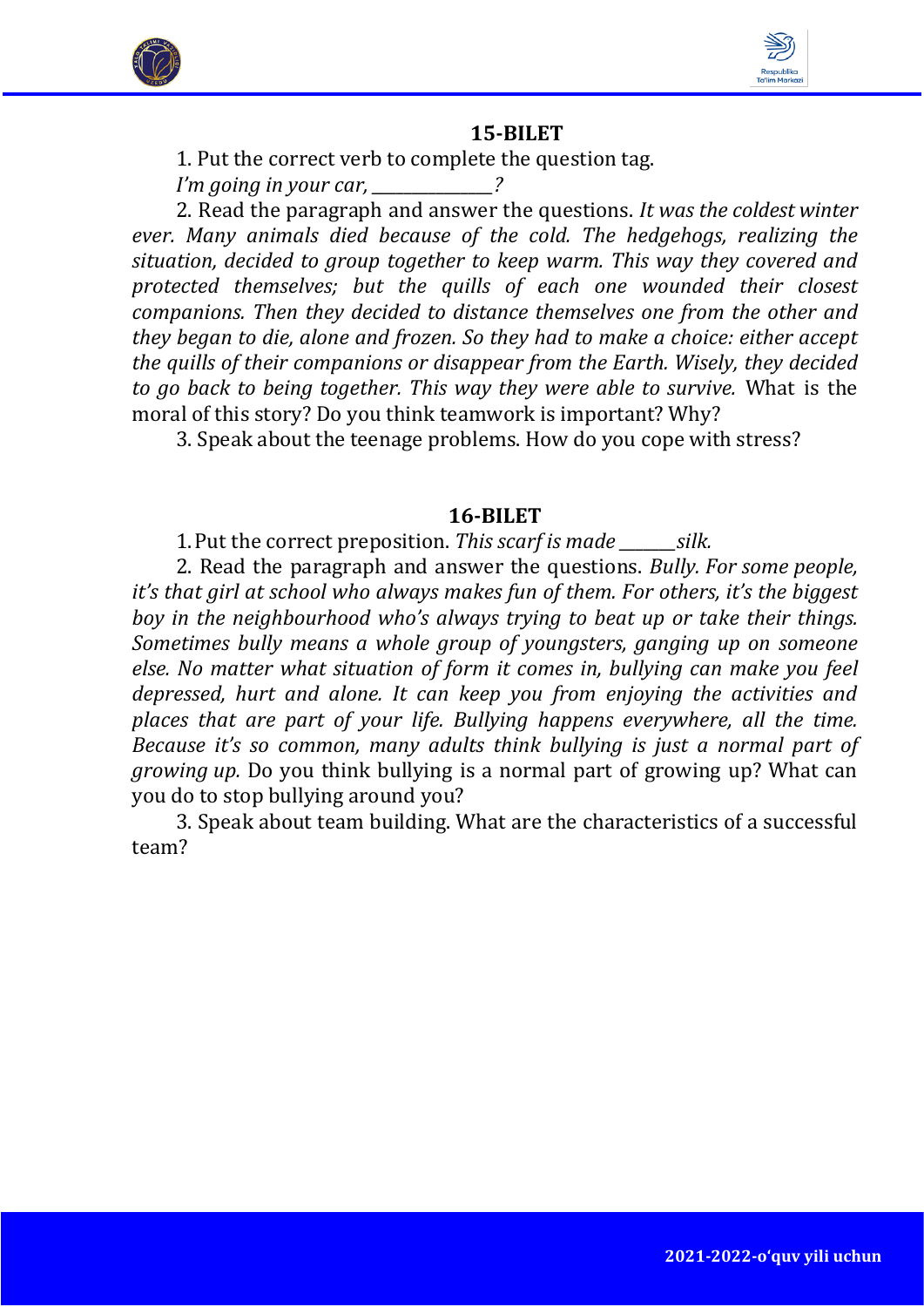



1. Complete the sentence with correct form of the verb.

*Bob bought a flower. I saw him \_\_\_\_\_\_\_\_\_\_\_ (to buy) a flower.* 

2. Read the paragraph and answer the questions. *Organizations are groups of people, businesses or governments that work together to develop. Organizations involve governments or people from different countries. There are two main types of international organizations. Intergovernmental organizations are formed between governments. They are based on agreements between three or more countries to have come together for a specific purpose. Nongovernmental organizations are groups that work to solve problems around the world. Although they may have members that come from government organizations, they are not connected to any government. A nongovernmental organization is free to work toward its own goals without interference from any government.* How do intergovernmental and nongovernmental organizations differ? What are their main functions?

3. What is a challenging task that you really want to obtain?

#### **18-BILET**

1. Complete the sentence.

*\_\_\_\_\_\_\_\_\_\_we looked everywhere, we couldn't find the latest album of that band. (although, unless, while, since)*

2. Read the paragraph and answer the questions. *Communication is how we get in to each other. We have many ways of communicating with all the people in our lives. Depending on who you are communicating with there are appropriate and well not so appropriate ways to communicate. Different forms of communication can make a big impact on your message. How you communicate influences the way people imagine you, especially if it is someone who doesn't know you. Knowing the right way to communicate can open a lot of doors, but it takes practice.* Why is communication important? What kind of strategies help you to be good at communicating?

3. Speak on the theme "Healthy lifestyle". What do you do to be healthy?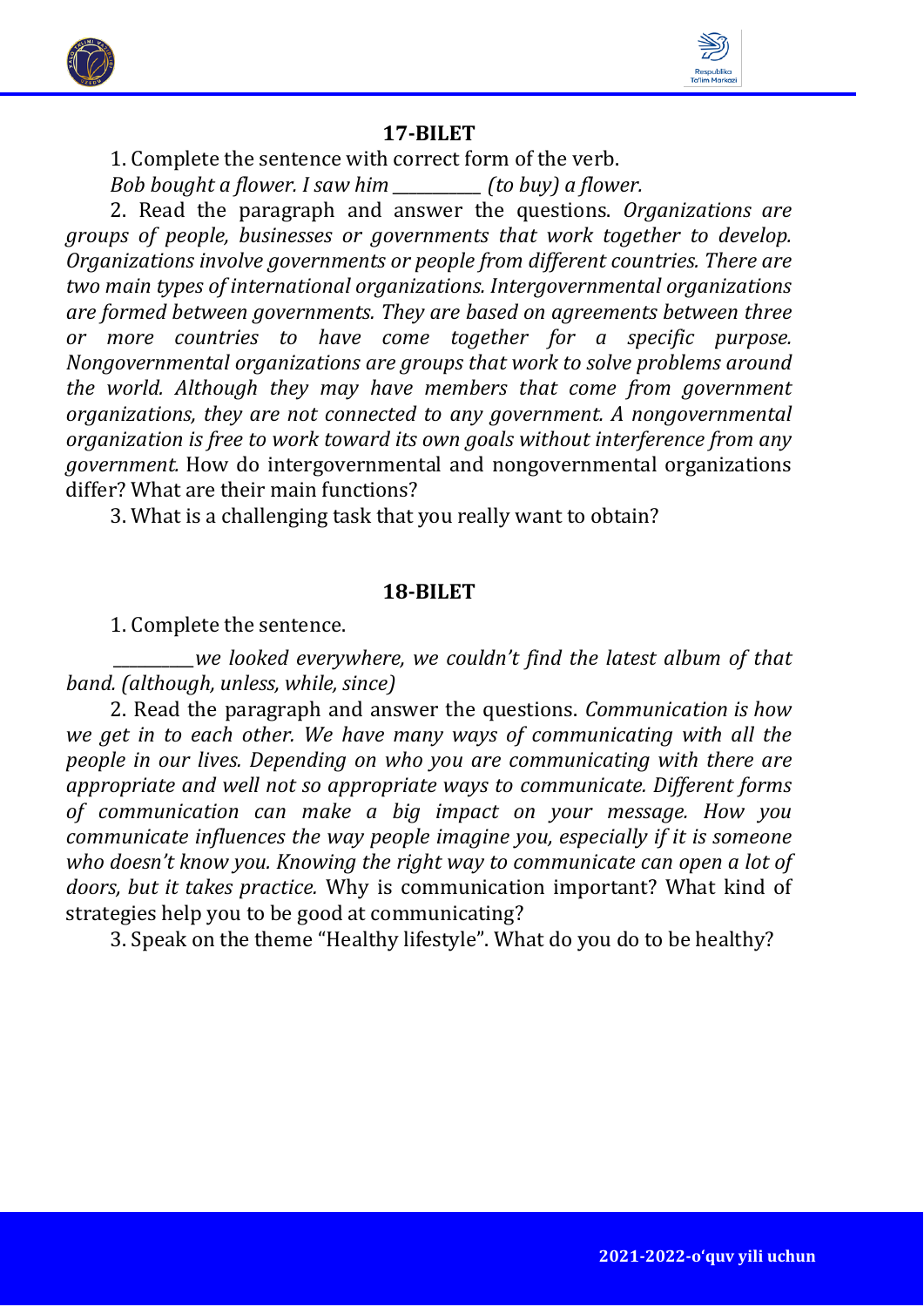



1. Choose the best answer.

*- I hope it doesn't rain.* 

*- \_\_\_\_\_\_\_\_\_\_\_\_\_\_. (Of course not., Will it be wet?, Neither I do., So do I.)*

2. Read the paragraph and answer the questions. *Lately, some people have been concerned that the explosion in text messaging among young people is having a negative effect on their literacy skills. It is important when texting to be fast and concise. This is to save on time and space. A reader who is unfamiliar with texting will feel lost when they see abbreviations, acronyms and emoticons. For texters this language is easy to read and write. The debate about the harmful effects of texting started a few years ago. Now this becoming more serious.* Do you think that texting is decreasing literacy skills of youth? In what ways?

3. How do you act when you make a mistake? How do you explain your action?

# **20-BILET**

1. Complete the sentence with the correct word.

*They have been attending this school \_\_\_\_\_\_\_\_\_\_ 2017.* 

2. Read the paragraph and answer the questions. *Although, sound is important in our lives, noise is not. The sound that is unpleasant for the ears is noise. Noise pollution generally happens with normal activities, for example, speaking or sleeping. This type of pollution can also reduce the quality of life. It is not the problem only for people, it is also harmful for the world's whale population. These mammals use their ears more than their eyes. They make sounds and communicate. It also helps them prevent from becoming lost during migration. However, with today's heavy and regular ship traffic, these majestic creatures are suffering.* What causes the noise pollution? What are the consequences of it?

3. How is feedback about your performance important? How often do you give and receive feedback?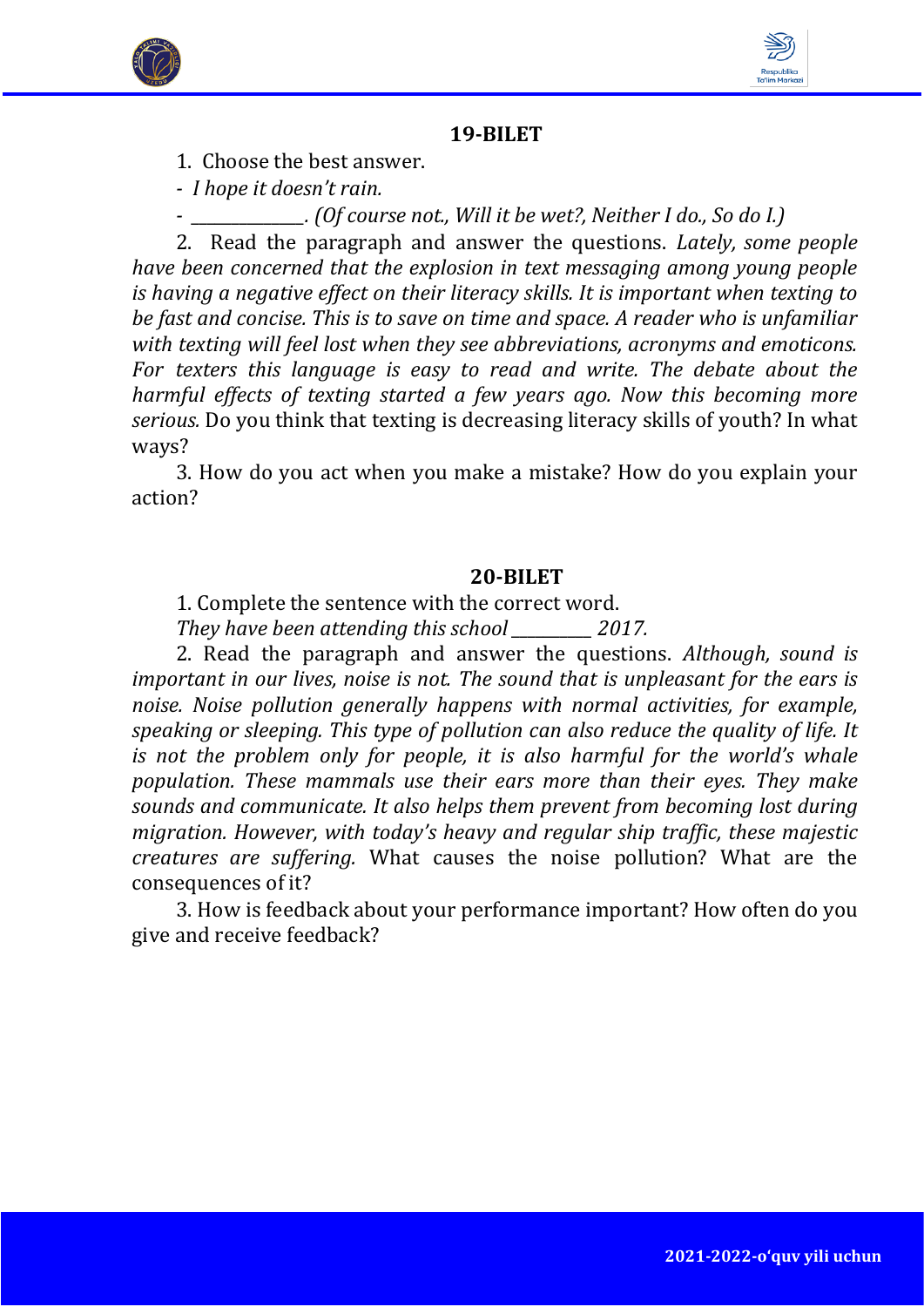



1. Choose the correct answer.

*\_\_\_\_\_\_\_\_\_ you advertise your product, you can't sell it. (if, unless, although, until.*

2. Read the paragraph and answer the questions. *Deforestation is cutting or burning trees. Most deforestation happens because people need lands for farming. In poor countries, farming is the main source for living. So, economy is the main reason of deforestation. Governments cut trees because of their debts and development of industries. But this can cause even worse problems. Trees are made of about 50% carbon, so when trees are burnt, carbon is released into the atmosphere. Cutting them down reduces the amount of rain, raising temperature. Also it is very harmful for the animals and plants that live in the rainforests.* What are the reasons of deforestation? What can we do to solve this problem?

3. Speak on the theme "Online classes". What are the good and bad sides of online studying?

#### **22-BILET**

1. Complete the sentence.

*My motorbike is broken. I should \_\_\_\_\_\_\_\_\_\_\_\_\_\_\_\_\_\_ .*

2. Read the paragraph and answer the questions. *Second-hand smoke is the smoke that comes from the burning end of a cigarette, pipe or cigar and the smoke that is produced by a smoker. Second-hand smoke is breathed in by adults and children who are near people who are smoking. Millions of children and adults suffer from it each year. Second-hand smoke contains more than 250 toxic chemicals that can make people sick. More than 50 of these chemicals cause cancer in humans. Studies show that children exposed to second-hand smoke have more colds, more ear infections and more respiratory infections such as bronchitis and pneumonia than children who do not breathe secondhand smoke.* How harmful is the second-hand smoke? What can we do to prevent this?

3. Speak about the volunteer activities. How important are they in our life?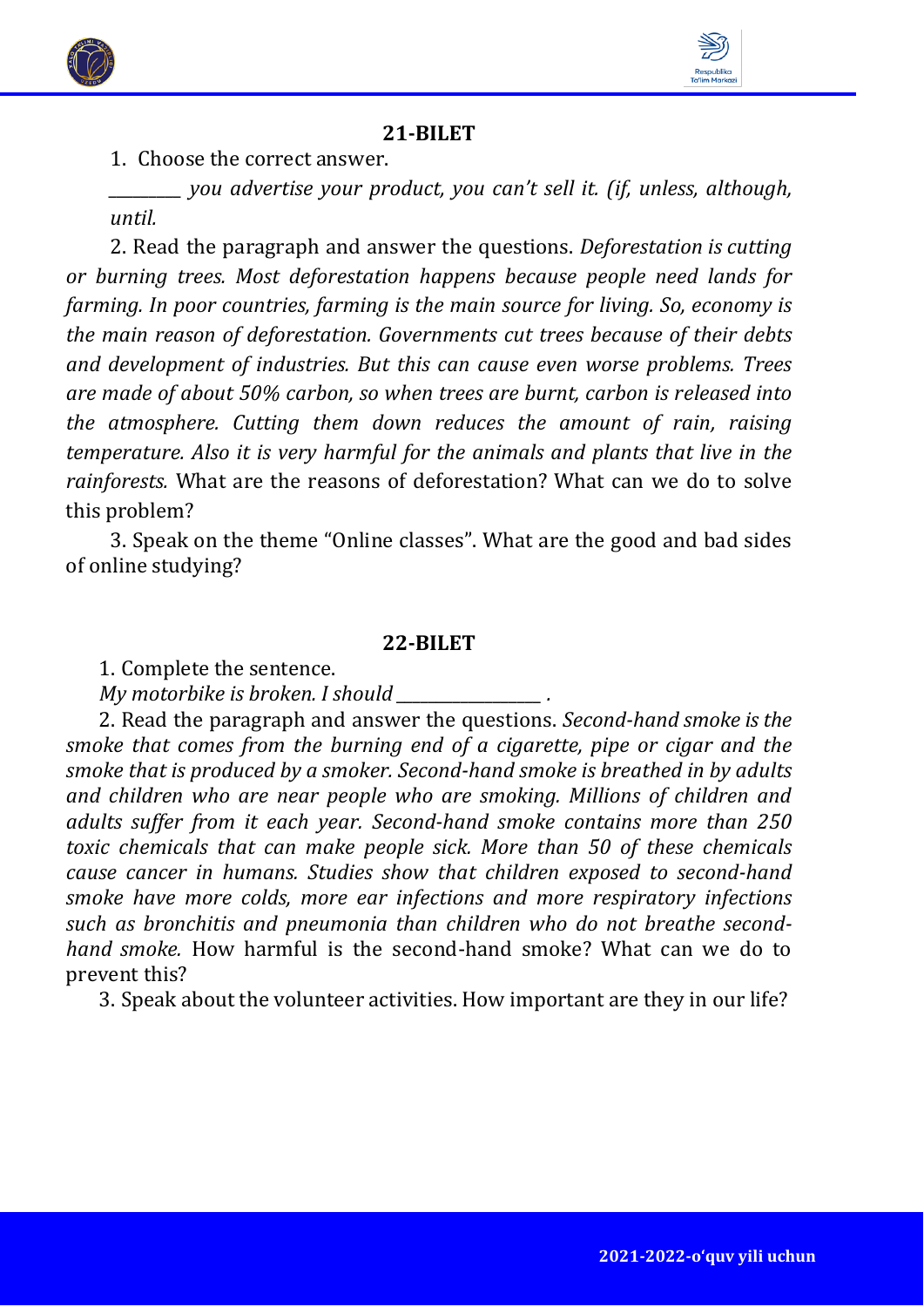



1. Complete the sentence. *The patient \_\_\_\_\_\_\_\_\_\_\_\_\_ by this time tomorrow. (will be operated on, is being operated on, will have been operated on, will operate on).*

2. Read the paragraph and answer the questions. *People who eat a lot of fruit and vegetables are less likely to have heart problems. You should eat at least five portions of fruit and vegetables a day. Eating too much salt can raise your blood pressure. Having too much saturated fat can cause heart disease. Having sugary food and drinks too often can cause tooth decay. Cutting down on sugar will help you control your weight. You should drink about 6 to 8 glasses of water every day and even more when the weather is warm.* What are the good ways of staying healthy? What do you usually do to be healthy?

3. What is your opinion about e-learning? Is it good or bad?

#### **24-BILET**

1. Choose the correct answer. *I \_\_\_\_\_\_\_\_\_ go to the theatre every week when I lived in New York. (used, was used to, would, would to).*

2. Read the paragraph and answer the questions. *Advertising is the way how a company encourages people to buy their products, services or ideas. An advertisement is anything that draws good attention towards these things. There are different ways to advertise a product and service. For example, newspaper advertising, radio advertising, television advertising, outdoor advertising, mobile advertising are some types of advertising. Although the means of reaching customers is different, the goal of all advertisements is the same.* What is advertising in your opinion? Which way of advertising do you think is the most effective?

3. How do international organizations help to solve problems?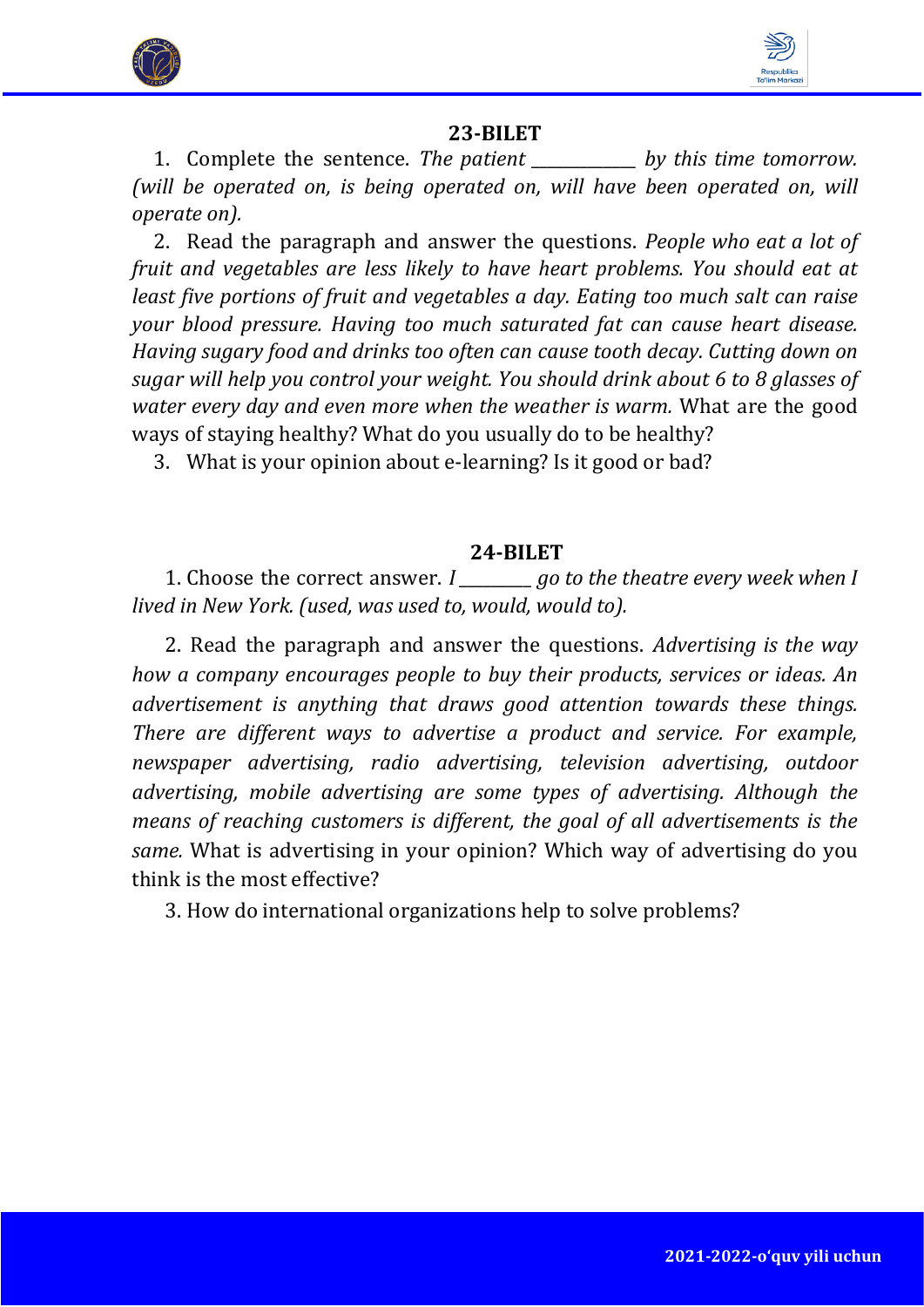



1. Complete the sentence in correct form.

*When we arrived, John \_\_\_\_\_\_\_\_\_\_ (not to leave) yet.* 

2. Read the paragraph and answer the questions. *It's not difficult to see that having certain abilities means that you can do certain jobs much better. If you have an ability to make friends quickly and get on with other people, it would be easier for you to work in a shop. If you are good at technical machinery and interested in operational problems, you should be an engineer. We should think about our personal strengths and weaknesses so that we can choose something more in line with our natural abilities.* Do you think people should choose their profession according to their abilities or work conditions? Why?

3. Speak about the online shopping. Have you ever done online shopping? What are the advantages and disadvantages of online shopping?

#### **26-BILET**

1. Put the adjective in the correct form.

*The water in this jar is \_\_\_\_\_\_\_\_ (much) comparing to the other one.* 

2. Read the paragraph and answer the questions. *Service-based businesses are often the easiest and most affordable to start, especially if you are already skilled in the service and have the equipment you need to provide it. Personal services are those given directly to consumers as opposed to other businesses. This kind of business is needed because consumers want convenience, time savings or additional help for a variety of reasons. Some of the top markets for personal services include busy working, overwhelmed people. One disadvantage of providing services is that similar to a job, you're trading time for money.* What are the advantages and disadvantages of service? What kind of services you can start in your place?

3. Speak on the theme "Internet safety".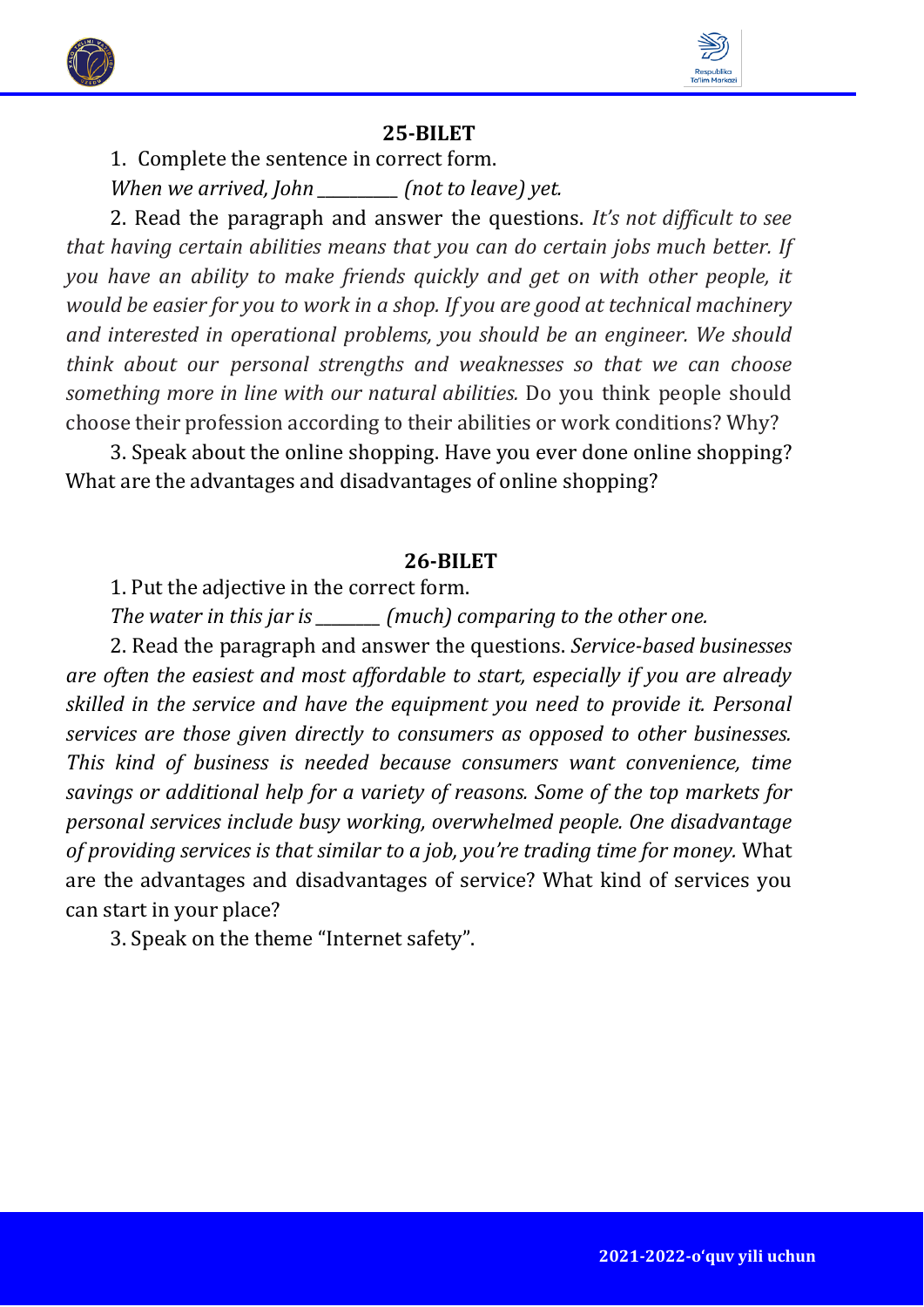



1.Reorganize the sentence using coordinative conjunction. *He doesn't like chocolate and ice-cream. (neither/nor).* 

2. Read the paragraph and answer the questions. *Genres of literature are important to learn. The two main categories separating the different genres of literature are fiction and nonfiction. There are several genres of literature that fall under these categories. Nonfiction refers to literature based on facts. It is the broadest category of literature. You can find many categories of books including autobiography, business, health and fitness, languages, travel, history, science, politics and others. Fiction refers to literature created from imagination. It is divided into three sub-groups: drama, poetry, narratives.* What is the difference between fiction and nonfiction literature? Which type of literature do you like? Why?

3. Advantages and disadvantages of using social networks.

## **28-BILET**

1. Complete the sentence.

*If we \_\_\_\_\_\_\_\_\_\_\_\_ (not to stop) cutting down so many trees, we \_\_\_\_\_\_\_\_\_ (to endanger) our oxygen supply.* 

2. Read the paragraph and answer the questions. *According to professors, students usually do not realize that they are plagiarizing because of potentially bad time management and the processes of developing effective written work. In addition, it can be just through poor scholarship. Meanwhile, students think that the main reason why students plagiarize is that the amount of work is overwhelming. Sometimes they leave the assignments to the last night and get stressed and choose the easiest way which is copying something off the internet.*  Why do students plagiarize? What can you do to avoid plagiarizing?

3. What is the importance of literature in education? What kind of books do you like reading?